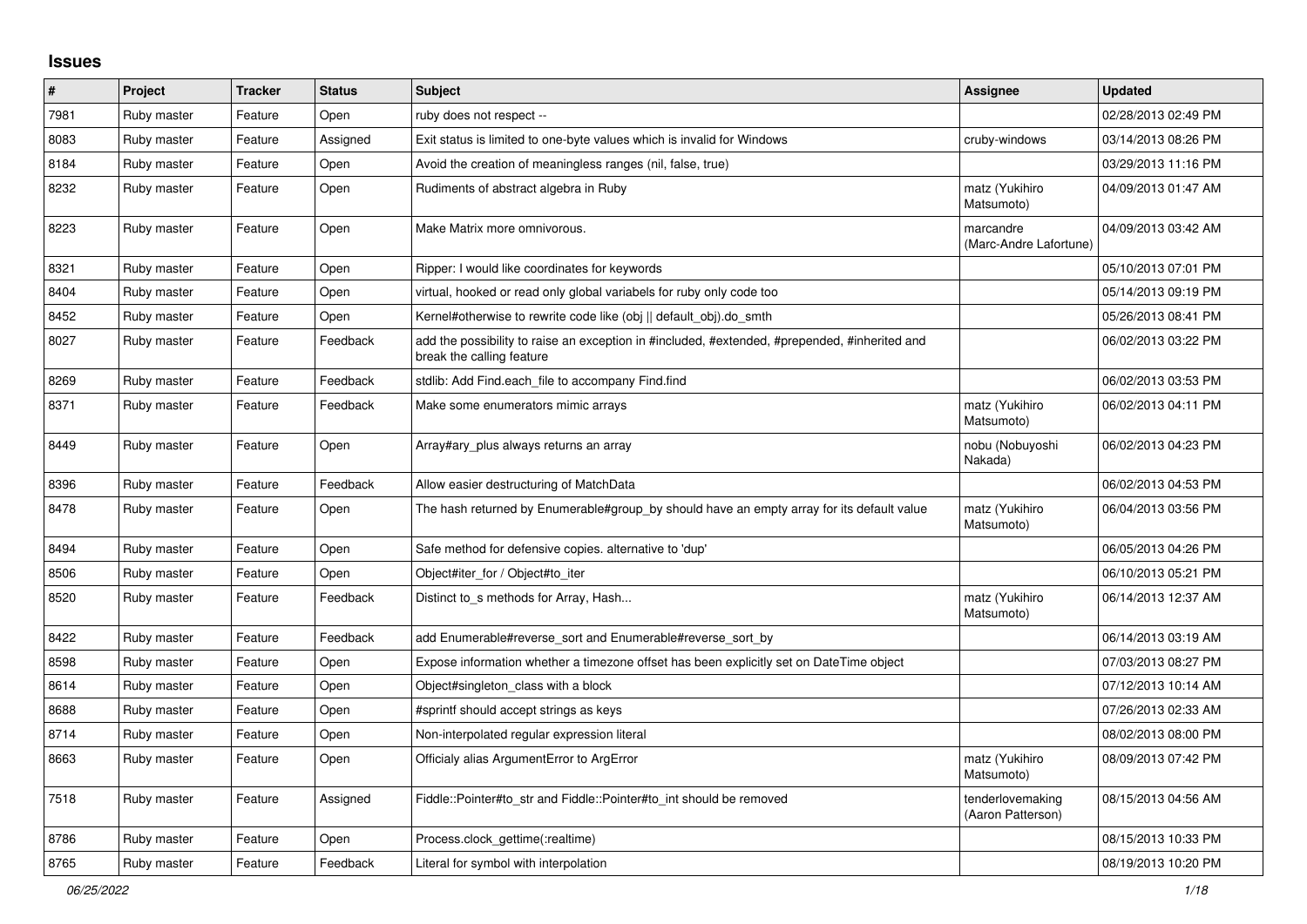| $\vert$ # | <b>Project</b> | <b>Tracker</b> | <b>Status</b> | Subject                                                                     | <b>Assignee</b>              | <b>Updated</b>      |
|-----------|----------------|----------------|---------------|-----------------------------------------------------------------------------|------------------------------|---------------------|
| 8827      | Ruby master    | Feature        | Open          | A method that flips the receiver and the first argument                     |                              | 08/29/2013 05:59 AM |
| 8811      | Ruby master    | Feature        | Feedback      | Counterpart to `Hash#key?` for `Array`                                      |                              | 09/04/2013 02:12 AM |
| 8862      | Ruby master    | Feature        | Open          | getoptlong to accept user-provided commandline                              |                              | 09/04/2013 09:53 PM |
| 8912      | Ruby master    | Feature        | Feedback      | Exception.raise                                                             |                              | 09/16/2013 06:23 AM |
| 8967      | Ruby master    | Feature        | Open          | add uninclude and unextend method                                           |                              | 09/30/2013 02:18 PM |
| 8959      | Ruby master    | Feature        | Assigned      | Allow top level prepend                                                     | nobu (Nobuyoshi<br>Nakada)   | 10/16/2013 03:22 AM |
| 9070      | Ruby master    | Feature        | Open          | Introduce `---` as synonym of `end` keyword                                 | matz (Yukihiro<br>Matsumoto) | 11/02/2013 03:23 AM |
| 9095      | Ruby master    | Feature        | Open          | Allow `Symbol#to_proc` to take arguments                                    |                              | 11/10/2013 04:25 AM |
| 9111      | Ruby master    | Feature        | Open          | Encoding-free String comparison                                             |                              | 11/21/2013 04:35 PM |
| 9136      | Ruby master    | Misc           | Assigned      | Deprecated Enumerator.new(object, method) bad for BasicObject               | zzak (Zachary Scott)         | 11/23/2013 03:58 AM |
| 9099      | Ruby master    | Feature        | Feedback      | Train emoji lambda operator                                                 |                              | 11/24/2013 01:48 AM |
| 9174      | Ruby master    | Feature        | Open          | value receiving block for Hash#has_key?                                     |                              | 11/29/2013 06:33 AM |
| 9260      | Ruby master    | Feature        | Open          | make FileUtils.rm_rf raise on errors                                        |                              | 12/19/2013 12:27 AM |
| 8863      | Ruby master    | Feature        | Feedback      | New error class: UndefinedBehaviorError                                     |                              | 01/11/2014 11:09 AM |
| 8168      | Ruby master    | Feature        | Feedback      | Feature request: support for (single) statement lambda syntax/definition    | matz (Yukihiro<br>Matsumoto) | 01/11/2014 11:36 AM |
| 9445      | Ruby master    | Feature        | Open          | Support emitting 1.9 Symbol keyword Hash syntax when pretty printing Hashes |                              | 01/24/2014 06:01 AM |
| 9516      | Ruby master    | Misc           | Open          | Consolidate all deprecation messages to one or more helper methods          |                              | 02/13/2014 05:11 PM |
| 9522      | Ruby master    | Feature        | Open          | Float("NaN"), Float("Infinity")                                             |                              | 02/16/2014 05:36 AM |
| 9553      | Ruby master    | Feature        | Open          | Make argument validation routine of a method an object                      |                              | 02/22/2014 07:58 AM |
| 9556      | Ruby master    | Feature        | Open          | Add HTTP#get block functionality to HTTP.get                                |                              | 02/23/2014 05:53 AM |
| 9527      | Ruby master    | Feature        | Open          | make Net::HTTP.get_print not only to \$stdout but to an IO as a parameter   |                              | 02/23/2014 06:04 AM |
| 9552      | Ruby master    | Feature        | Feedback      | Module map!                                                                 |                              | 03/09/2014 05:51 AM |
| 9548      | Ruby master    | Feature        | Feedback      | Module curry                                                                |                              | 03/11/2014 02:00 PM |
| 9585      | Ruby master    | Feature        | Open          | Add Object#in? to make ruby easier to read                                  |                              | 03/15/2014 04:49 PM |
| 9667      | Ruby master    | Feature        | Open          | Optimization of __FILE__ and __dir_                                         |                              | 03/25/2014 04:48 AM |
| 9724      | Ruby master    | Misc           | Open          | Warnings in Ruby: allow per-file directives to i.e. suppress warnings       |                              | 04/10/2014 06:21 PM |
| 9557      | Ruby master    | Feature        | Open          | Enumerator#next and Enumerator#peek with argument                           |                              | 04/11/2014 07:00 PM |
| 9755      | Ruby master    | Feature        | Assigned      | Thread::Backtrace::Location#defined_class                                   | ko1 (Koichi Sasada)          | 04/18/2014 09:22 AM |
| 9768      | Ruby master    | Feature        | Assigned      | Method that is visible only within a certain module/class                   | matz (Yukihiro<br>Matsumoto) | 04/25/2014 06:43 AM |
| 9784      | Ruby master    | Feature        | Open          | Alias URI#merge to URI#join                                                 |                              | 04/29/2014 05:42 AM |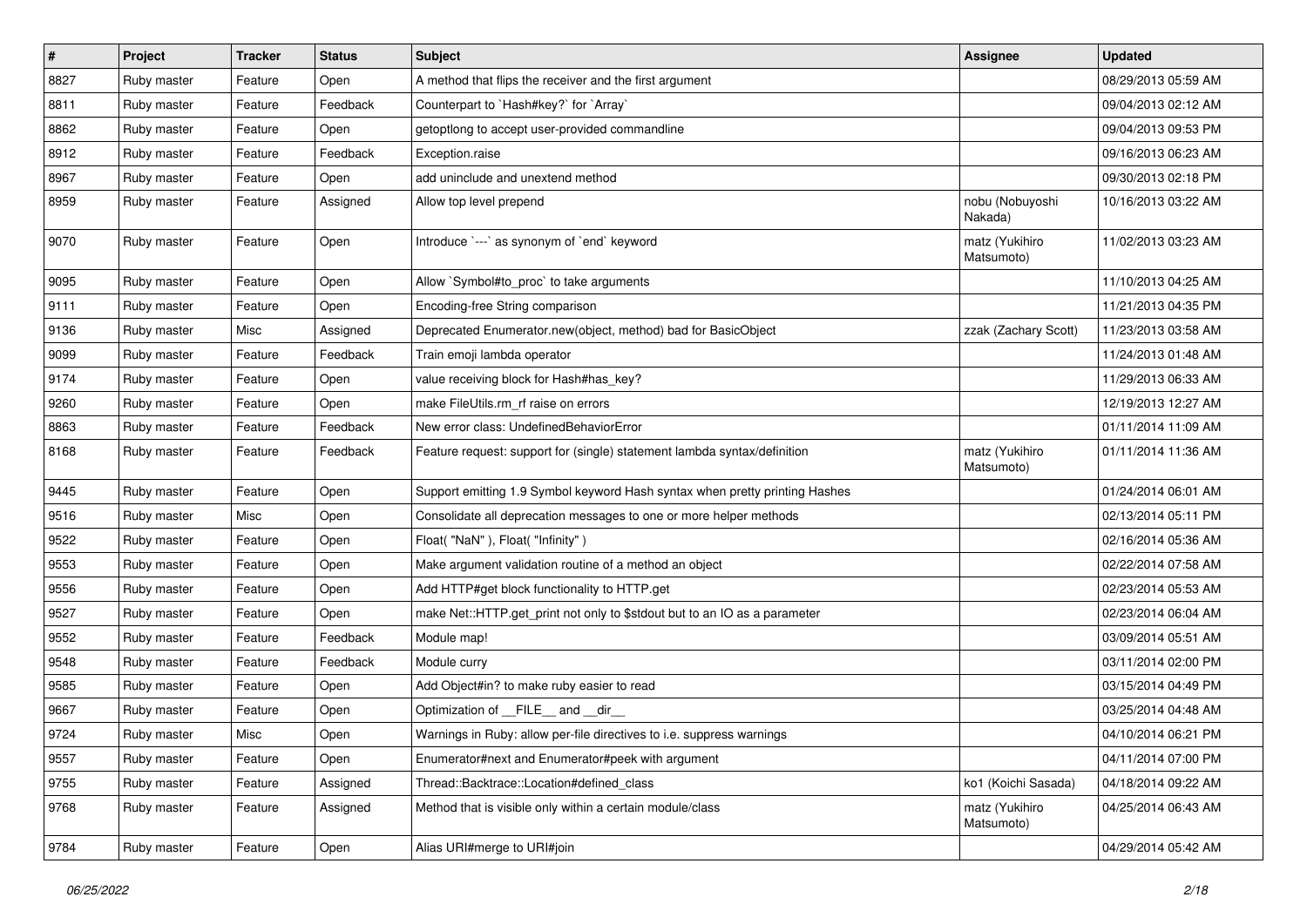| $\vert$ # | Project     | <b>Tracker</b> | <b>Status</b> | <b>Subject</b>                                                                               | <b>Assignee</b>              | <b>Updated</b>      |
|-----------|-------------|----------------|---------------|----------------------------------------------------------------------------------------------|------------------------------|---------------------|
| 9807      | Ruby master | Feature        | Open          | String.new with block                                                                        |                              | 05/07/2014 05:54 AM |
| 9832      | Ruby master | Misc           | Open          | better concurrency in threads                                                                |                              | 05/12/2014 12:33 PM |
| 9853      | Ruby master | Feature        | Open          | Please consider quoted generation of hash like in %h( foo bar bee blaa)                      |                              | 05/19/2014 04:43 PM |
| 9871      | Ruby master | Feature        | Open          | load a ruby library which doesn't have extension                                             |                              | 05/28/2014 10:07 AM |
| 9887      | Ruby master | Feature        | Open          | Add uninclude please                                                                         |                              | 05/31/2014 01:33 PM |
| 9909      | Ruby master | Feature        | Open          | why shouldn't constant lookup check the nesting of module's name                             |                              | 06/07/2014 02:18 AM |
| 9929      | Ruby master | Feature        | Open          | add with_default method to Hash                                                              |                              | 06/11/2014 12:08 AM |
| 9953      | Ruby master | Feature        | Open          | set_trace_func values which could be frozen or symbols                                       |                              | 06/19/2014 10:44 PM |
| 9960      | Ruby master | Feature        | Feedback      | Add support for GNU --long options                                                           |                              | 06/21/2014 02:06 AM |
| 10000     | Ruby master | Feature        | Open          | format width and precision with symbol hash                                                  |                              | 07/01/2014 01:25 AM |
| 10018     | Ruby master | Feature        | Feedback      | Consider adding Sub-Includes as in include Foo::bar                                          |                              | 07/10/2014 12:49 AM |
| 9963      | Ruby master | Feature        | Feedback      | Symbol.count                                                                                 |                              | 07/11/2014 06:50 AM |
| 10051     | Ruby master | Feature        | Open          | nbsp isn't remove with trim                                                                  |                              | 07/17/2014 08:02 AM |
| 10047     | Ruby master | Feature        | Feedback      | Proposal for failesafe requires                                                              |                              | 07/17/2014 10:35 PM |
| 10065     | Ruby master | Feature        | Feedback      | Make `gem env` command output valid YAML                                                     | drbrain (Eric Hodel)         | 07/20/2014 10:54 PM |
| 10040     | Ruby master | Feature        | Feedback      | '%d' and '%t' shorthands for 'Date.new(*args)' and 'Time.new(*args)'                         |                              | 07/21/2014 03:42 AM |
| 9064      | Ruby master | Feature        | Feedback      | Add support for packages, like in Java                                                       | matz (Yukihiro<br>Matsumoto) | 07/29/2014 02:07 AM |
| 10108     | Ruby master | Feature        | Feedback      | NameError#name and nested constants                                                          |                              | 08/10/2014 04:37 AM |
| 10131     | Ruby master | Feature        | Feedback      | Greatest multiple of r not greater than x                                                    |                              | 08/14/2014 07:23 AM |
| 8515      | Ruby master | Feature        | Feedback      | don't allow irb to dump output for forever and ever                                          |                              | 08/15/2014 09:20 PM |
| 10176     | Ruby master | Feature        | Open          | Document how to perform net/http calls in parallel                                           |                              | 08/27/2014 10:46 PM |
| 10215     | Ruby master | Feature        | Open          | prohibit subclassing for classes without allocator in Ruby                                   |                              | 09/08/2014 07:29 AM |
| 10059     | Ruby master | Feature        | Feedback      | [PATCH and SUGGEST] 0000000000000000000000000000000                                          |                              | 09/16/2014 11:54 AM |
| 10177     | Ruby master | Feature        | Open          | Hash#has_key? and Hash#has_value? should be deprecated                                       |                              | 09/19/2014 06:01 PM |
| 10254     | Ruby master | Feature        | Feedback      | Array#each and Array#map for nested arrays                                                   |                              | 09/19/2014 07:38 PM |
| 10270     | Ruby master | Feature        | Feedback      | Hash#insert                                                                                  |                              | 09/21/2014 01:01 PM |
| 8366      | Ruby master | Feature        | Open          | Exception message take time to execute depending on the instance variables                   |                              | 09/22/2014 06:41 AM |
| 10305     | Ruby master | Feature        | Open          | Method for resolving all autoload statements / Add warning on autoload when used with chroot |                              | 09/29/2014 02:05 PM |
| 10308     | Ruby master | Feature        | Open          | Pipes in Ruby                                                                                |                              | 09/30/2014 11:21 PM |
| 10331     | Ruby master | Feature        | Open          | String#to_r to recognize negative denominators                                               |                              | 10/06/2014 02:44 PM |
| 10332     | Ruby master | Feature        | Open          | Rational literal for mixed fractions                                                         |                              | 10/06/2014 02:55 PM |
| 10343     | Ruby master | Feature        | Open          | Postfix notations for 'when' and 'else' inside 'case' statement                              |                              | 10/08/2014 05:25 PM |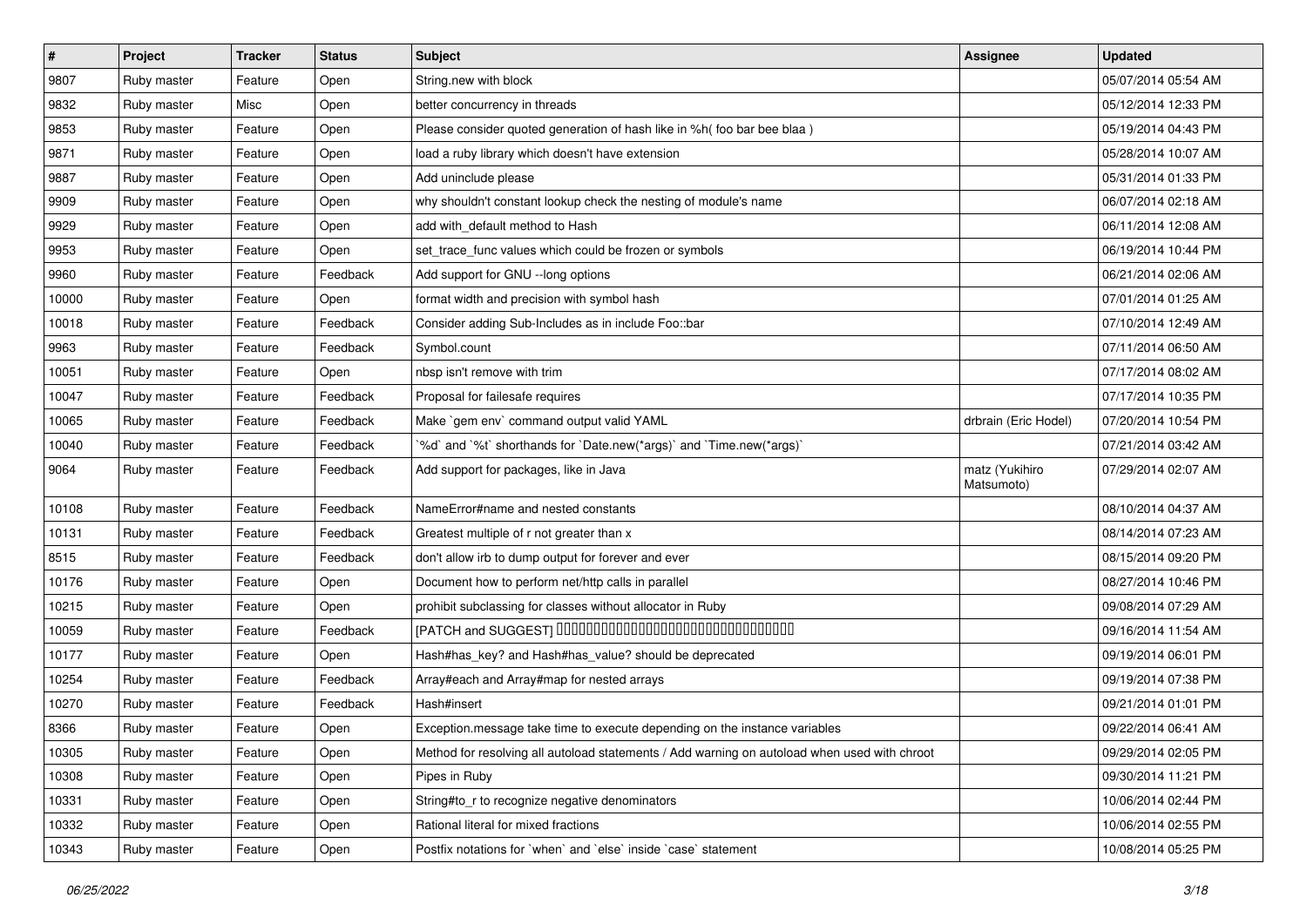| #     | Project     | <b>Tracker</b> | <b>Status</b> | <b>Subject</b>                                                                   | <b>Assignee</b>              | <b>Updated</b>      |
|-------|-------------|----------------|---------------|----------------------------------------------------------------------------------|------------------------------|---------------------|
| 10356 | Ruby master | Feature        | Feedback      | [PATCH 2/2] Remove unused internal functions                                     |                              | 10/10/2014 05:24 AM |
| 10366 | Ruby master | Feature        | Open          | New inspection form for rational                                                 |                              | 10/11/2014 12:50 AM |
| 10381 | Ruby master | Feature        | Feedback      | Pathname#mkdir_p, Pathname#makedirs DDDD                                         | akr (Akira Tanaka)           | 10/15/2014 04:27 AM |
| 10327 | Ruby master | Feature        | Open          | Bool/False/True module for '==='                                                 |                              | 10/15/2014 02:42 PM |
| 10404 | Ruby master | Feature        | Open          | Allow individual finalizers to be removed with ObjectSpace.undefine_finalizer    | matz (Yukihiro<br>Matsumoto) | 10/20/2014 08:14 AM |
| 10424 | Ruby master | Misc           | Open          | Error message when sorting NaN                                                   |                              | 10/25/2014 02:13 PM |
| 10425 | Ruby master | Feature        | Open          | A predicate method to tell if a number is near another                           |                              | 10/26/2014 01:47 AM |
| 9816  | Ruby master | Feature        | Assigned      | 00000000000000000000                                                             | matz (Yukihiro<br>Matsumoto) | 10/28/2014 08:29 AM |
| 10391 | Ruby master | Feature        | Open          | Provide %eISO-8859-1'string \xAA literal' string literals with explicit encoding |                              | 10/28/2014 10:27 AM |
| 10455 | Ruby master | Feature        | Open          | [PATCH 0/n] Combine interface for creating new matrix                            |                              | 10/29/2014 10:17 PM |
| 10474 | Ruby master | Feature        | Open          | [PATCH 1/1] Refactoring math.c (Combined some macros into one macro)             |                              | 11/10/2014 10:29 PM |
| 10228 | Ruby master | Feature        | Feedback      | Statistics module                                                                |                              | 11/10/2014 11:01 PM |
| 10175 | Ruby master | Feature        | Open          | There's no reason to prefer Proc.new over Kernel#proc anymore                    |                              | 11/10/2014 11:07 PM |
| 10386 | Ruby master | Feature        | Open          | [PATCH 3/3] There is little possibility of using m_sqrt at complex.c             |                              | 11/10/2014 11:10 PM |
| 10482 | Ruby master | Feature        | Feedback      | Allow ignored items to vary in `Enumerable#chunk`.                               |                              | 11/11/2014 10:08 AM |
| 10505 | Ruby master | Feature        | Open          | [PATCH 2/n] DDDDDDDD./Object#eql? with block. (ja/en)                            |                              | 11/13/2014 05:52 PM |
| 10426 | Ruby master | Feature        | Open          | A predicate to express congruence                                                |                              | 11/14/2014 02:11 AM |
| 10513 | Ruby master | Misc           | Open          | instance_eval yields the receiver, but is documented to yield no arguments       | zzak (Zachary Scott)         | 11/14/2014 10:29 PM |
| 10552 | Ruby master | Feature        | Open          | [PATCH] Add Enumerable#frequencies and Enumerable#relative_frequencies           |                              | 11/30/2014 11:56 AM |
| 8566  | Ruby master | Feature        | Open          | [PATCH] Allow to configure additional preludes                                   |                              | 12/10/2014 01:13 PM |
| 10589 | Ruby master | Feature        | Open          | [TracePoint API] Make THREAD_{BEGIN, END} events return some context information |                              | 12/11/2014 04:27 PM |
| 10574 | Ruby master | Feature        | Open          | Add String#Ichomp and String.Ichomp!                                             | matz (Yukihiro<br>Matsumoto) | 12/15/2014 04:34 PM |
| 10645 | Ruby master | Feature        | Open          | Consider adding support of .first to MatchData object like MatchData[0]          |                              | 12/25/2014 06:50 AM |
| 10628 | Ruby master | Misc           | Open          | Peformance of URI module                                                         | naruse (Yui NARUSE)          | 12/26/2014 04:08 PM |
| 10683 | Ruby master | Feature        | Open          | fix inconsistent behavior of Kernel. Hash()                                      |                              | 01/02/2015 06:00 AM |
| 10663 | Ruby master | Feature        | Open          | Consider adding support for String input to File. methods                        |                              | 01/05/2015 12:47 AM |
| 10701 | Ruby master | Feature        | Open          | Class: Array 2 New methods                                                       |                              | 01/08/2015 07:21 AM |
| 10729 | Ruby master | Feature        | Open          | Array method to subtract in place                                                |                              | 01/11/2015 02:29 PM |
| 10728 | Ruby master | Feature        | Open          | Warning for Fixnum#size to use RbConfig::SIZEOF['long']                          |                              | 01/11/2015 04:23 PM |
| 10481 | Ruby master | Feature        | Assigned      | Add "if" and "unless" clauses to rescue statements                               | matz (Yukihiro<br>Matsumoto) | 01/18/2015 02:46 PM |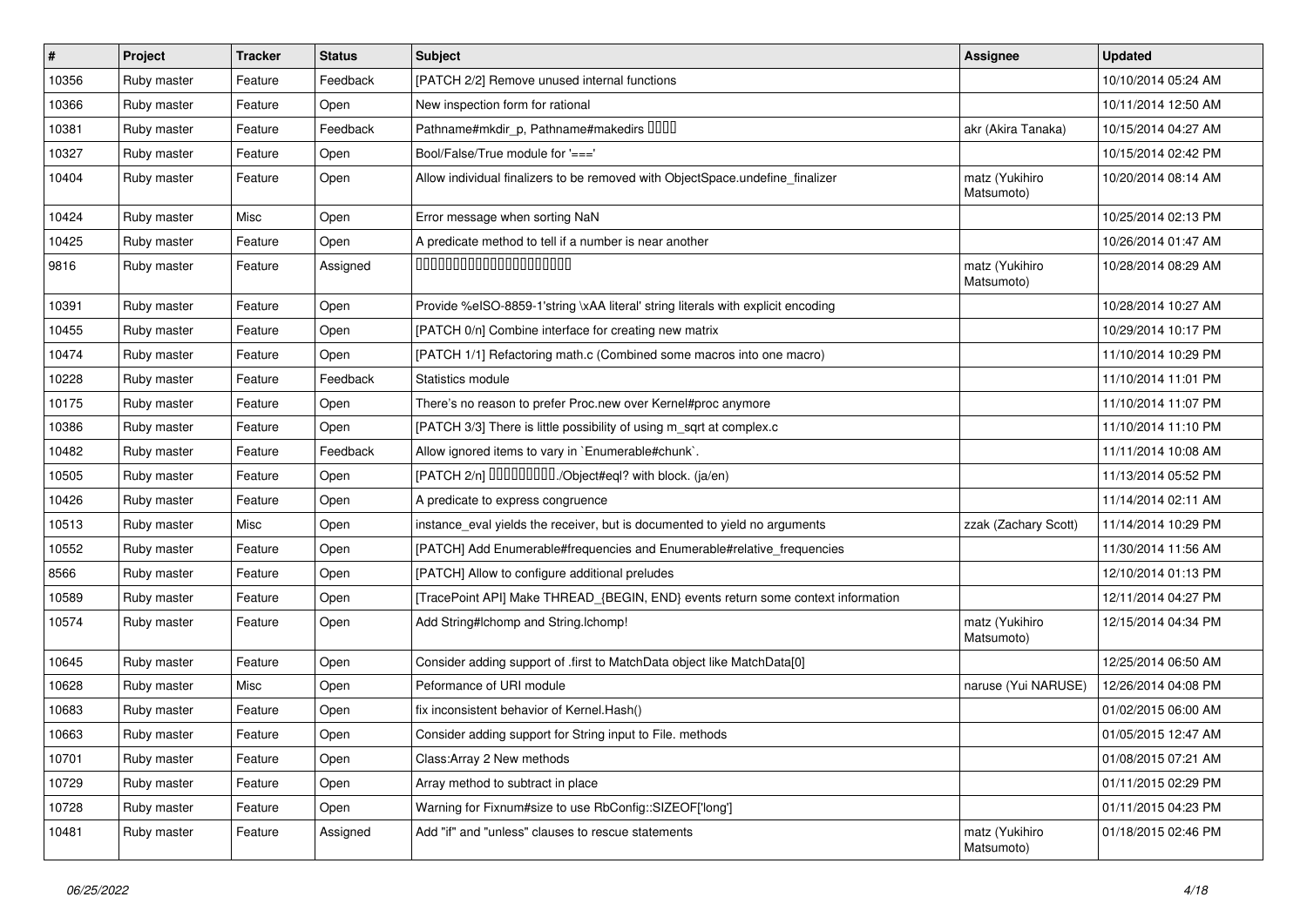| $\pmb{\#}$ | <b>Project</b> | <b>Tracker</b> | <b>Status</b> | <b>Subject</b>                                                                                                          | Assignee                                  | <b>Updated</b>      |
|------------|----------------|----------------|---------------|-------------------------------------------------------------------------------------------------------------------------|-------------------------------------------|---------------------|
| 10770      | Ruby master    | Feature        | Open          | chr and ord behavior for ill-formed byte sequences and surrogate code points                                            |                                           | 01/22/2015 10:19 AM |
| 10255      | Ruby master    | Feature        | Open          | Math.log: check domain of base argument                                                                                 |                                           | 01/27/2015 02:32 AM |
| 10726      | Ruby master    | Feature        | Open          | [PATCH 4/4] * New methods: Set#power                                                                                    |                                           | 01/28/2015 07:48 AM |
| 8564       | Ruby master    | Feature        | Open          | Extend Module#attr methods                                                                                              |                                           | 02/05/2015 07:39 PM |
| 10851      | Ruby master    | Feature        | Open          | Introduce Regexp#fetch                                                                                                  |                                           | 02/13/2015 11:15 AM |
| 10879      | Ruby master    | Feature        | Open          | UnboundMethod#to_proc                                                                                                   |                                           | 02/21/2015 07:56 PM |
| 10869      | Ruby master    | Feature        | Open          | Add support for option to pre-compile Ruby files                                                                        |                                           | 02/23/2015 11:08 AM |
| 10882      | Ruby master    | Feature        | Open          | Provide Levenshtein distance implementation as part of stdlib                                                           |                                           | 02/26/2015 03:56 PM |
| 10844      | Ruby master    | Feature        | Feedback      | TracePoint API needs an event to inform about creating/removing a new frame without calling<br>something                | ko1 (Koichi Sasada)                       | 03/02/2015 06:38 PM |
| 10927      | Ruby master    | Feature        | Open          | [PATCH] Add default empty string to string replacements                                                                 |                                           | 03/04/2015 10:49 AM |
| 10863      | Ruby master    | Feature        | Open          | allow protected class methods to be callable from instance methods                                                      |                                           | 04/01/2015 06:11 PM |
| 11028      | Ruby master    | Feature        | Assigned      | standalone running single file ( zipped archives of ruby code) running **without installation** using<br>" gem install" | matz (Yukihiro<br>Matsumoto)              | 04/04/2015 01:44 AM |
| 10152      | Ruby master    | Feature        | Open          | String#strip doesn't remove non-breaking space                                                                          |                                           | 04/12/2015 07:36 PM |
| 11122      | Ruby master    | Feature        | Open          | exception-free non-blocking Queue/SizedQueue operations                                                                 | matz (Yukihiro<br>Matsumoto)              | 05/06/2015 08:53 PM |
| 9725       | Ruby master    | Feature        | Open          | Do not inspect NameError target object unless verbose                                                                   |                                           | 05/08/2015 02:18 AM |
| 11142      | Ruby master    | <b>Bug</b>     | Open          | Command line argument parser on windows handles double quotes inconsistently.                                           | usa (Usaku<br>NAKAMURA)                   | 05/12/2015 04:09 PM |
| 11148      | Ruby master    | Feature        | Open          | Add a way to require files, but not raise an exception when the file isn't found                                        |                                           | 05/13/2015 05:57 PM |
| 11154      | Ruby master    | Feature        | Feedback      | Postfix '!?' can use as the valid function identifier.                                                                  |                                           | 05/18/2015 04:49 PM |
| 10009      | Ruby master    | <b>Bug</b>     | Open          | IO operation is 10x slower in multi-thread environment                                                                  | ko1 (Koichi Sasada)                       | 05/21/2015 07:19 AM |
| 10782      | Ruby master    | Feature        | Assigned      | Patch: Add constants for BigDecimal for ZERO, ONE, TEN                                                                  | mrkn (Kenta Murata)                       | 05/21/2015 08:13 AM |
| 10459      | Ruby master    | Feature        | Assigned      | [PATCH] rfc3339 method for Time                                                                                         | akr (Akira Tanaka)                        | 05/21/2015 08:14 AM |
| 11177      | Ruby master    | <b>Bug</b>     | Open          | <b>DATADEOFOOOOOOOO</b>                                                                                                 |                                           | 05/25/2015 03:49 AM |
| 11183      | Ruby master    | Bug            | Open          |                                                                                                                         |                                           | 05/26/2015 08:32 AM |
| 11227      | Ruby master    | Feature        | Feedback      | May it be possible to add some symbols to IO.new()?                                                                     |                                           | 06/06/2015 03:57 AM |
| 11087      | Ruby master    | Feature        | Feedback      | Method to retrieve {local, global, instance} variables as a Hash                                                        | matz (Yukihiro<br>Matsumoto)              | 06/12/2015 09:13 AM |
| 10932      | Ruby master    | Feature        | Open          | Enabling allocation tracing as early as possible                                                                        | ko1 (Koichi Sasada)                       | 06/13/2015 07:54 AM |
| 11269      | Ruby master    | Bug            | Assigned      | ruby init setproctitle() should be called before require libraries()                                                    | kosaki (Motohiro<br>KOSAKI)               | 06/17/2015 03:01 AM |
| 11292      | Ruby master    | Feature        | Open          | objspace: Dump type of special consts                                                                                   | tmm1 (Aman Karmani)   06/22/2015 04:22 AM |                     |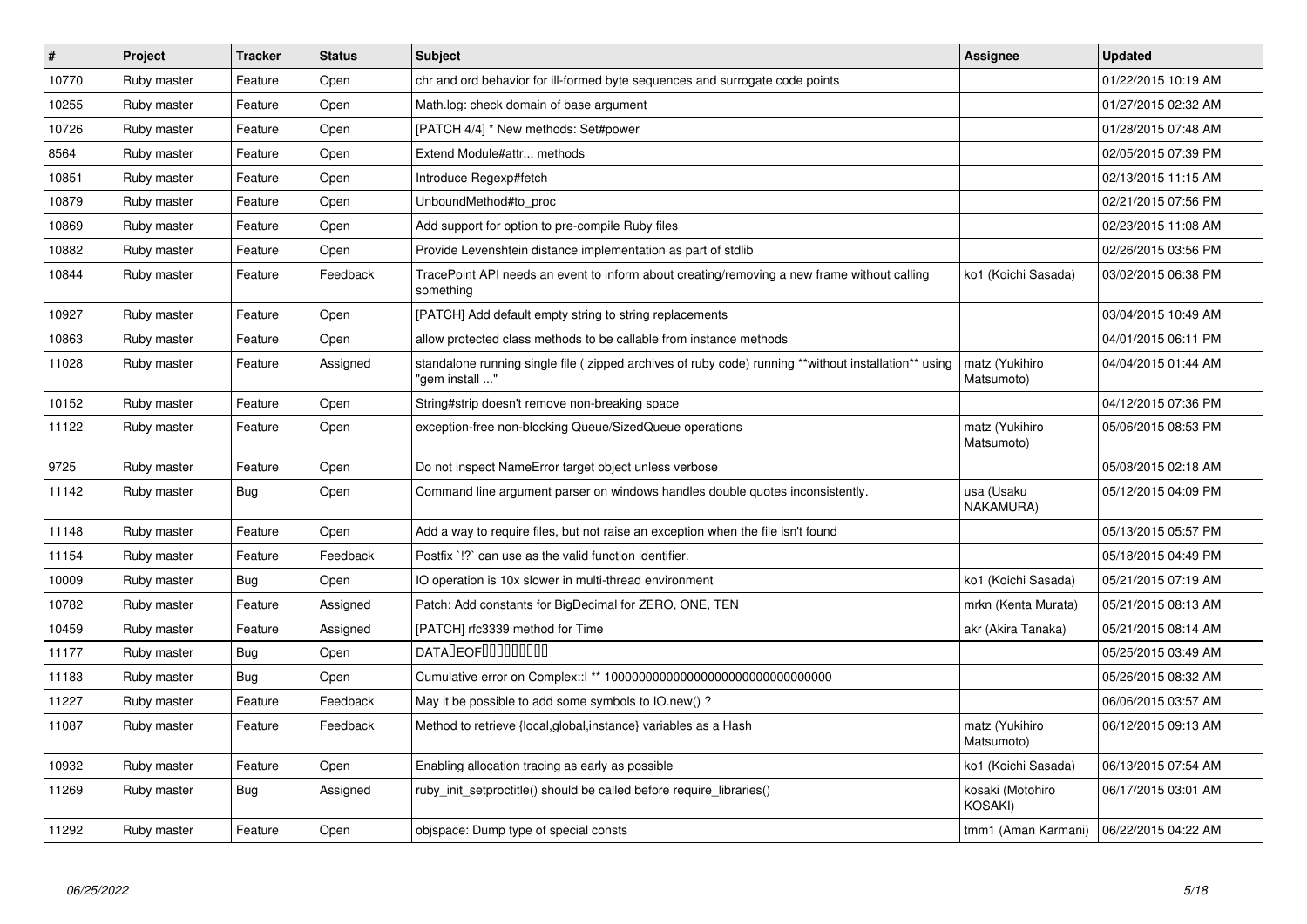| $\pmb{\#}$ | Project     | <b>Tracker</b> | <b>Status</b> | <b>Subject</b>                                                                                                                             | <b>Assignee</b>              | <b>Updated</b>      |
|------------|-------------|----------------|---------------|--------------------------------------------------------------------------------------------------------------------------------------------|------------------------------|---------------------|
| 11299      | Ruby master | Feature        | Open          | [PATCH] use Array instead of custom struct for generic ivars                                                                               | normalperson (Eric<br>Wong)  | 06/24/2015 12:38 AM |
| 11305      | Ruby master | Feature        | Open          | [ipaddr] include the IP address in question within the InvalidAddressError exception message                                               |                              | 06/25/2015 04:25 AM |
| 11307      | Ruby master | Feature        | Open          | exception-free non-blocking Queue#pop                                                                                                      | matz (Yukihiro<br>Matsumoto) | 06/25/2015 11:06 PM |
| 11315      | Ruby master | Feature        | Open          | [PATCH] Add Array#^ for parity with other set-like operations.                                                                             |                              | 06/29/2015 05:05 AM |
| 10585      | Ruby master | Feature        | Open          | struct: speedup struct.attr = v for first 10 attributes and struct[:attr] for big structs                                                  |                              | 06/30/2015 08:18 PM |
| 11312      | Ruby master | Feature        | Open          | Add Resolv::DNS::Resource::IN::SPF                                                                                                         | akr (Akira Tanaka)           | 07/01/2015 03:26 AM |
| 11309      | Ruby master | Feature        | Open          | Iterator over string matches                                                                                                               |                              | 07/01/2015 08:35 AM |
| 11139      | Ruby master | Feature        | Feedback      | [PATCH] socket: support accept `sock_nonblock: (true false)'                                                                               | akr (Akira Tanaka)           | 07/02/2015 01:30 AM |
| 11323      | Ruby master | Feature        | Open          | Documentation update on how uniq works / guarantee of order                                                                                |                              | 07/02/2015 03:34 AM |
| 9918       | Ruby master | Feature        | Open          | Exception#cause should be shown in output and #inspect                                                                                     |                              | 07/13/2015 02:32 PM |
| 11347      | Ruby master | Feature        | Open          | Errors with cause not reported properly to console                                                                                         |                              | 07/15/2015 04:39 PM |
| 11355      | Ruby master | Misc           | Open          | Exceptions inheriting from Timeout:: Error should behave the same way                                                                      |                              | 07/15/2015 04:59 PM |
| 10949      | Ruby master | Feature        | Open          | Time is WB unprotected                                                                                                                     |                              | 07/23/2015 05:55 PM |
| 10211      | Ruby master | Feature        | Feedback      | Implement Signal.current_trap(sig)                                                                                                         |                              | 08/09/2015 01:00 PM |
| 11429      | Ruby master | Feature        | Open          | Local variable assignment via regex ===                                                                                                    |                              | 08/10/2015 11:26 PM |
| 11410      | Ruby master | <b>Bug</b>     | Feedback      | Win32 Registry enumeration performs unnecessary string re-encoding which cause<br>UndefinedConversionError exceptions                      |                              | 08/13/2015 06:57 AM |
| 11438      | Ruby master | <b>Bug</b>     | Open          | native_thread_init_stack() get machine.stack_start unequal to thread's stack start address, x86<br>win32                                   | cruby-windows                | 08/13/2015 07:31 AM |
| 11390      | Ruby master | Feature        | Open          | Allow symbols starting with numbers                                                                                                        | matz (Yukihiro<br>Matsumoto) | 08/14/2015 05:23 AM |
| 11446      | Ruby master | Feature        | Open          | Possible work around for the requirement to supplying arguments like this: .map(&:method,<br><arguments>)</arguments>                      |                              | 08/14/2015 04:40 PM |
| 11475      | Ruby master | Feature        | Open          | <b>AST</b> transforms                                                                                                                      |                              | 08/21/2015 11:14 AM |
| 6251       | Ruby master | Feature        | Feedback      | Magic comments for compile options                                                                                                         | matz (Yukihiro<br>Matsumoto) | 08/21/2015 11:47 PM |
| 8437       | Ruby master | Feature        | Open          | custom operators, unicode                                                                                                                  |                              | 08/30/2015 03:05 AM |
| 11348      | Ruby master | Feature        | Feedback      | TracePoint API needs events for fiber's switching                                                                                          | ko1 (Koichi Sasada)          | 09/01/2015 09:12 AM |
| 11507      | Ruby master | Feature        | Open          | Net::HTTP should use TCP_CORK or TCP_NOPUSH to avoid fragmenting packets                                                                   |                              | 09/04/2015 09:47 AM |
| 9830       | Ruby master | Feature        | Assigned      | Support for GOST private/public keys                                                                                                       |                              | 09/13/2015 03:10 AM |
| 6047       | Ruby master | Feature        | Assigned      | read_all: Grow buffer exponentially in generic case                                                                                        |                              | 09/13/2015 03:19 AM |
| 6133       | Ruby master | Feature        | Assigned      | SSLSocket <sup>[</sup> shutdown <sup>[11]</sup>                                                                                            |                              | 09/13/2015 03:22 AM |
| 10179      | Ruby master | Feature        | Open          | Net::HTTP::Get.new("https://google.com").basic_auth(user_name, password) should throw<br>exception stating the need to set use_ssl to true |                              | 09/13/2015 03:25 AM |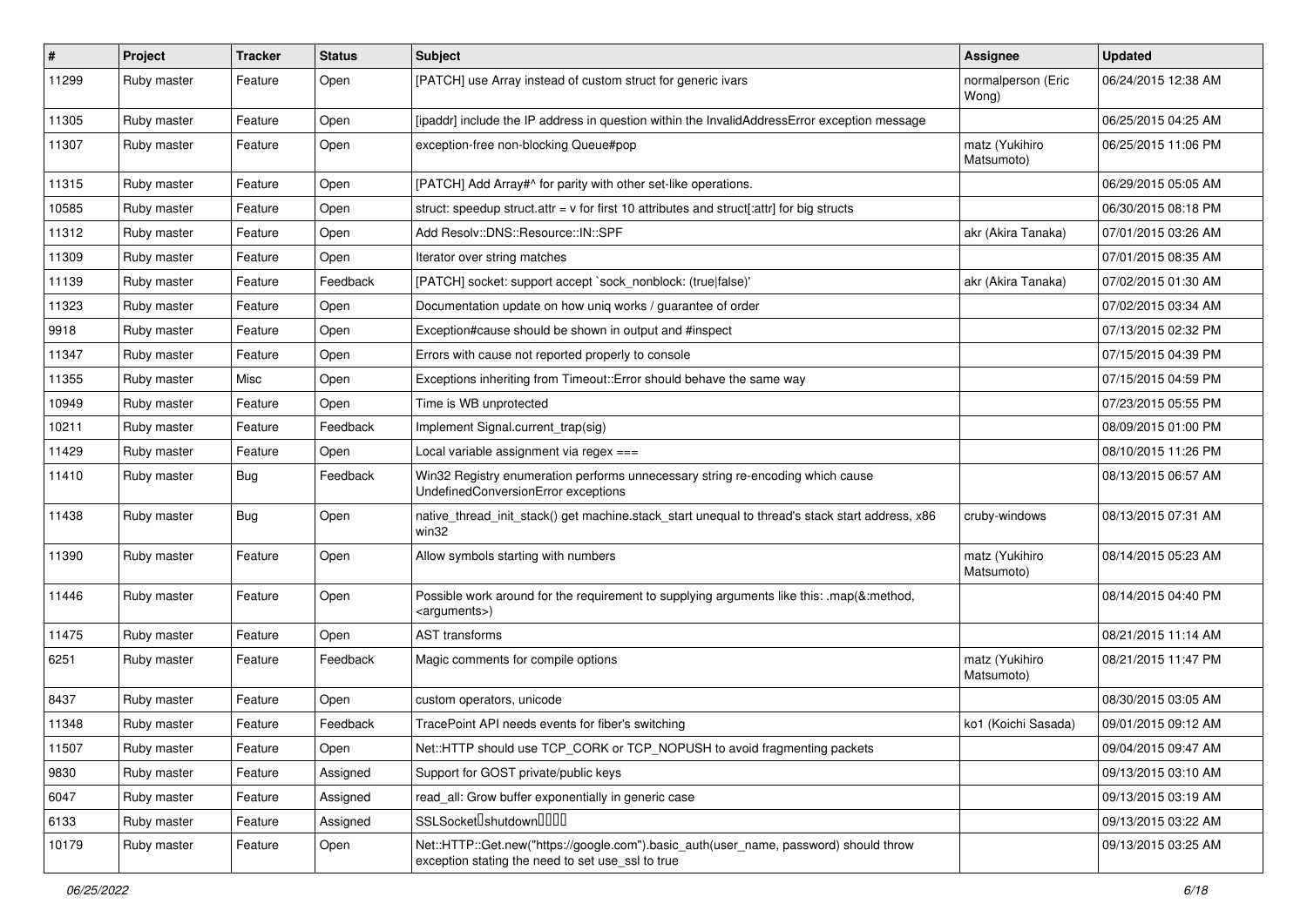| $\sharp$ | Project     | <b>Tracker</b> | <b>Status</b> | Subject                                                                                | <b>Assignee</b>              | <b>Updated</b>      |
|----------|-------------|----------------|---------------|----------------------------------------------------------------------------------------|------------------------------|---------------------|
| 9613     | Ruby master | Feature        | Open          | Warn about unsafe ossl ciphers                                                         |                              | 09/13/2015 03:27 AM |
| 10519    | Ruby master | Feature        | Open          | <b>TLS Renegotiation</b>                                                               |                              | 09/13/2015 03:29 AM |
| 5103     | Ruby master | Feature        | Feedback      | [ext/openssl] Object equality for objects based on ASN.1 structures                    |                              | 09/13/2015 03:32 AM |
| 5102     | Ruby master | Feature        | Feedback      | [ext/openssl] Purpose of OpenSSL::PKCS12.new / Allow changing the password             |                              | 09/13/2015 03:33 AM |
| 11529    | Ruby master | Feature        | Feedback      | extensible % literal declarations                                                      |                              | 09/17/2015 05:57 PM |
| 11518    | Ruby master | Feature        | Open          | Queue enhancement - promote! and promote_all!                                          | matz (Yukihiro<br>Matsumoto) | 09/17/2015 08:40 PM |
| 11517    | Ruby master | Feature        | Open          | Queue enhancement - conditional pop                                                    | matz (Yukihiro<br>Matsumoto) | 09/17/2015 09:02 PM |
| 11514    | Ruby master | <b>Bug</b>     | Open          | AIX6.1 - Ruby 2.2.3 - Segmentation fault in : byteslice                                |                              | 09/18/2015 07:39 AM |
| 11530    | Ruby master | Feature        | Feedback      | unicode planes                                                                         |                              | 09/21/2015 05:46 AM |
| 11570    | Ruby master | Misc           | Open          | Clarify autoload chaining behavior                                                     |                              | 10/06/2015 04:52 PM |
| 10541    | Ruby master | Misc           | Open          | Remove shorthand string interpolation syntax                                           | matz (Yukihiro<br>Matsumoto) | 10/08/2015 05:44 PM |
| 11577    | Ruby master | Feature        | Open          | Add encodeURIComponent compatible API for URI                                          |                              | 10/09/2015 01:40 PM |
| 11583    | Ruby master | Feature        | Open          | Add File#unlink                                                                        |                              | 10/12/2015 05:40 AM |
| 11582    | Ruby master | <b>Bug</b>     | Open          | On Solaris, Rational#** returns -Infinity for Rational(0) when passed a negative Float |                              | 10/13/2015 03:12 AM |
| 11597    | Ruby master | Feature        | Open          | Add Linux-specific setfsuid(2)/setfsgid(2)                                             |                              | 10/15/2015 10:08 PM |
| 11415    | Ruby master | Feature        | Open          | autoload with a Proc                                                                   |                              | 10/21/2015 08:38 PM |
| 11295    | Ruby master | Misc           | Open          | Request for comments about error messages                                              |                              | 10/22/2015 09:12 AM |
| 10181    | Ruby master | Feature        | Open          | New method File.openat()                                                               |                              | 10/22/2015 12:12 PM |
| 11629    | Ruby master | Feature        | Open          | Implement Enhanced Mail System Status Codes (rfc1893)                                  |                              | 10/28/2015 10:38 AM |
| 11634    | Ruby master | Feature        | Open          | [PATCH] variable.c (rb_global_tbl): convert to id_table                                |                              | 10/29/2015 08:11 PM |
| 6769     | Ruby master | Feature        | Assigned      | rbinstall.rb: install both src and batch files separetely                              | nobu (Nobuyoshi<br>Nakada)   | 10/30/2015 12:38 PM |
| 11670    | Ruby master | Feature        | Open          | Show warning to make nested def obsolete                                               | nobu (Nobuyoshi<br>Nakada)   | 11/09/2015 07:40 AM |
| 10983    | Ruby master | Misc           | Open          | Why blocks make Ruby methods 439% slower?                                              |                              | 11/10/2015 06:21 AM |
| 11694    | Ruby master | Feature        | Open          | Numeric#nonpositive?, nonnegative?                                                     |                              | 11/16/2015 12:56 AM |
| 11700    | Ruby master | Feature        | Open          | positive flags for reverse lookup to socket                                            |                              | 11/17/2015 02:48 AM |
| 11710    | Ruby master | Feature        | Open          | [PATCH] Replace Set#merge with Set#merge! and make Set#merge non-mutating.             | knu (Akinori MUSHA)          | 11/18/2015 07:28 PM |
| 11723    | Ruby master | Feature        | Open          | CGI library should give access to raw request body                                     |                              | 11/20/2015 07:06 PM |
| 11630    | Ruby master | Feature        | Open          | possibility to serialize Proc or Lambda                                                |                              | 11/23/2015 01:34 PM |
| 11599    | Ruby master | Feature        | Open          | Dump entries of hash in ObjectSpace                                                    | tmm1 (Aman Karmani)          | 11/24/2015 05:52 PM |
| 10930    | Ruby master | Feature        | Feedback      | Allow splat operator to work for string interpolation                                  |                              | 12/05/2015 04:53 AM |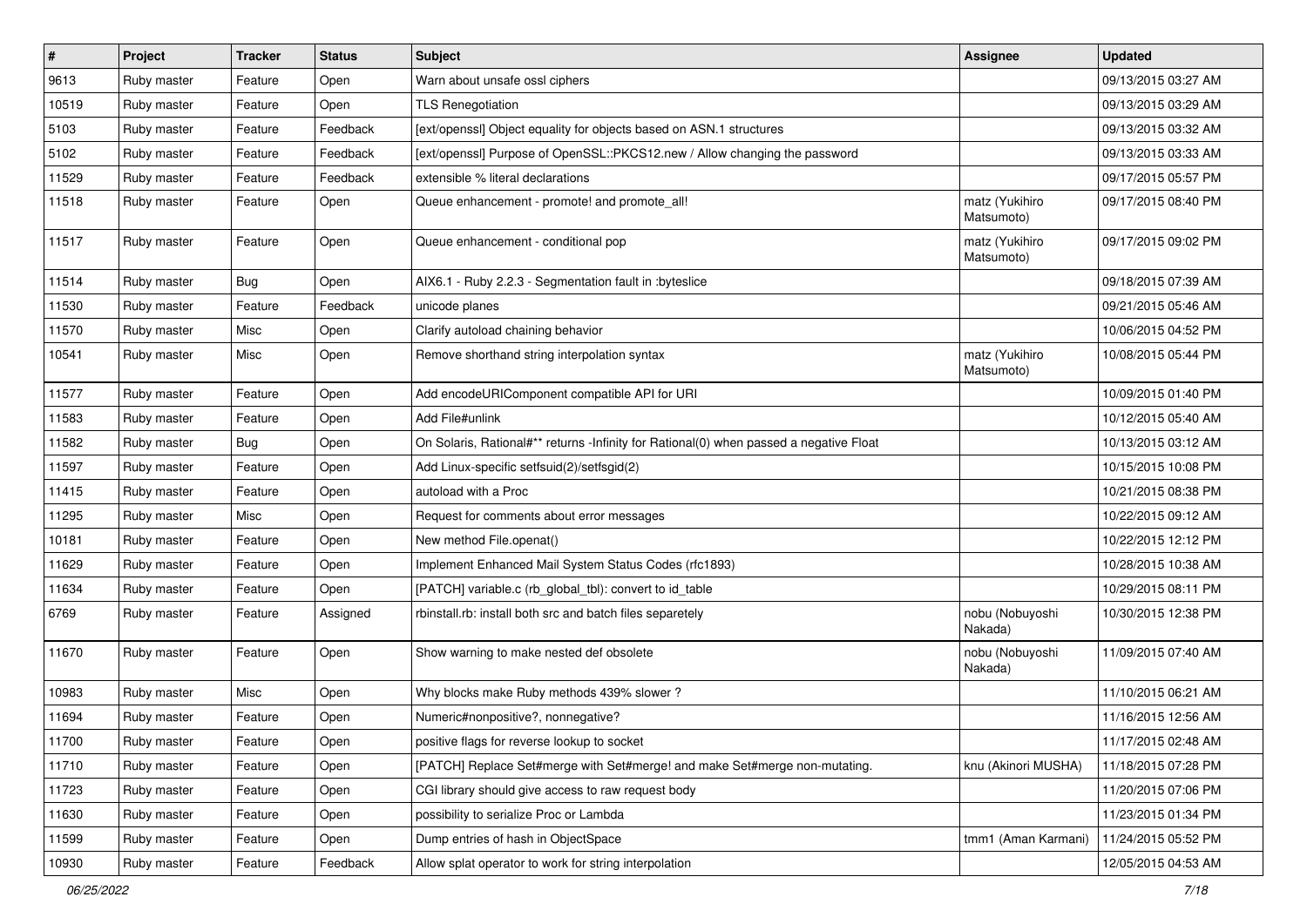| #     | Project     | <b>Tracker</b> | <b>Status</b> | <b>Subject</b>                                                                                                                     | <b>Assignee</b>              | <b>Updated</b>      |
|-------|-------------|----------------|---------------|------------------------------------------------------------------------------------------------------------------------------------|------------------------------|---------------------|
| 11588 | Ruby master | Feature        | Open          | Implement structured warnings                                                                                                      |                              | 12/06/2015 08:48 PM |
| 11791 | Ruby master | Feature        | Feedback      | The literal quotes should accept more quote characters (aka more unicode characters)                                               |                              | 12/09/2015 12:45 AM |
| 11786 | Ruby master | Feature        | Open          | [PATCH] micro-optimize case dispatch even harder                                                                                   |                              | 12/09/2015 09:58 AM |
| 11781 | Ruby master | Feature        | Open          | Would it be possible to alias .prepend() towards .unshift() for class Array by default?                                            |                              | 12/09/2015 12:46 PM |
| 11796 | Ruby master | Feature        | Open          | [PATCH] Refactor reduce call get_stat()                                                                                            |                              | 12/09/2015 02:33 PM |
| 11690 | Ruby master | Feature        | Open          | Update Hash during multiple assignment                                                                                             |                              | 12/10/2015 12:26 PM |
| 8544  | Ruby master | Feature        | Open          | OpenURI should open 'file://' URIs                                                                                                 |                              | 12/12/2015 04:30 PM |
| 11817 | Ruby master | Feature        | Open          | map.parallel                                                                                                                       |                              | 12/15/2015 04:28 AM |
| 11824 | Ruby master | Feature        | Feedback      | Add Enumerator#to_ary for added implicit behavior                                                                                  |                              | 12/15/2015 09:48 PM |
| 10251 | Ruby master | Feature        | Open          | URI: Support wildcards (globbing) in no_proxy                                                                                      |                              | 12/16/2015 05:22 AM |
| 8839  | Ruby master | Feature        | Assigned      | Class and module should return the class or module that was opened                                                                 | matz (Yukihiro<br>Matsumoto) | 12/28/2015 08:36 AM |
| 11918 | Ruby master | Feature        | Feedback      | Make #finite? consistent with #nonzero?                                                                                            |                              | 12/29/2015 03:28 PM |
| 10168 | Ruby master | Feature        | Open          | Native Object#inspect method should single quote strings that don't need to be double quoted                                       |                              | 01/01/2016 08:27 PM |
| 11911 | Ruby master | Feature        | Feedback      | Immutable method definitions and/or static dispatch                                                                                |                              | 01/03/2016 07:04 AM |
| 11939 | Ruby master | Feature        | Open          | Syntax sugar to apply a method replace a variable                                                                                  |                              | 01/04/2016 09:49 AM |
| 11987 | Ruby master | Feature        | Open          | daemons can't show the backtrace of rb_bug                                                                                         |                              | 01/13/2016 10:58 AM |
| 11550 | Ruby master | Feature        | Open          | Current behaviour of super() is dangerous in the presence of more than one included modules.                                       |                              | 01/20/2016 08:44 AM |
| 10312 | Ruby master | Misc           | Open          | Give people more control over how the ruby parser sees code and lexical code elements<br>(valid/invalid - toggle options) + macros |                              | 01/20/2016 05:14 PM |
| 12006 | Ruby master | Feature        | Open          | return IO object from IO#print, IO#puts, IO#close_read, IO#close_write,                                                            |                              | 01/21/2016 12:42 PM |
| 3356  | Ruby master | Feature        | Feedback      | Add GetShortPathName to ruby                                                                                                       | usa (Usaku<br>NAKAMURA)      | 01/21/2016 02:27 PM |
| 11100 | Ruby master | Feature        | Open          | Permit multiple captures with String[Regexp, ]                                                                                     |                              | 01/24/2016 08:42 AM |
| 12017 | Ruby master | Feature        | Open          | [PATCH] dedupe string keys from Marshal.load                                                                                       |                              | 01/25/2016 09:02 AM |
| 11181 | Ruby master | Feature        | Open          | Add a line directive to Ruby                                                                                                       | matz (Yukihiro<br>Matsumoto) | 01/26/2016 02:04 AM |
| 12023 | Ruby master | Feature        | Open          | Allow ivars to be used as method arguments                                                                                         |                              | 01/27/2016 09:58 AM |
| 10658 | Ruby master | Feature        | Open          | ThreadGroup local variables                                                                                                        |                              | 01/28/2016 07:20 AM |
| 11917 | Ruby master | Feature        | Open          | Add Range#length as an alias for size                                                                                              |                              | 01/30/2016 07:01 AM |
| 12040 | Ruby master | <b>Bug</b>     | Assigned      | [Win32] File.stat fails on a mounted volume                                                                                        | cruby-windows                | 02/01/2016 08:13 AM |
| 12042 | Ruby master | Feature        | Feedback      | A better interface that returns a list of local variables available where the exception is raised                                  |                              | 02/03/2016 05:10 AM |
| 12059 | Ruby master | Feature        | Open          | `Array#single?`, `Hash#single?`                                                                                                    |                              | 02/10/2016 04:02 AM |
| 12041 | Ruby master | Feature        | Open          | Change the initializer of NameError to take a receiver as the third argument                                                       |                              | 02/12/2016 05:37 AM |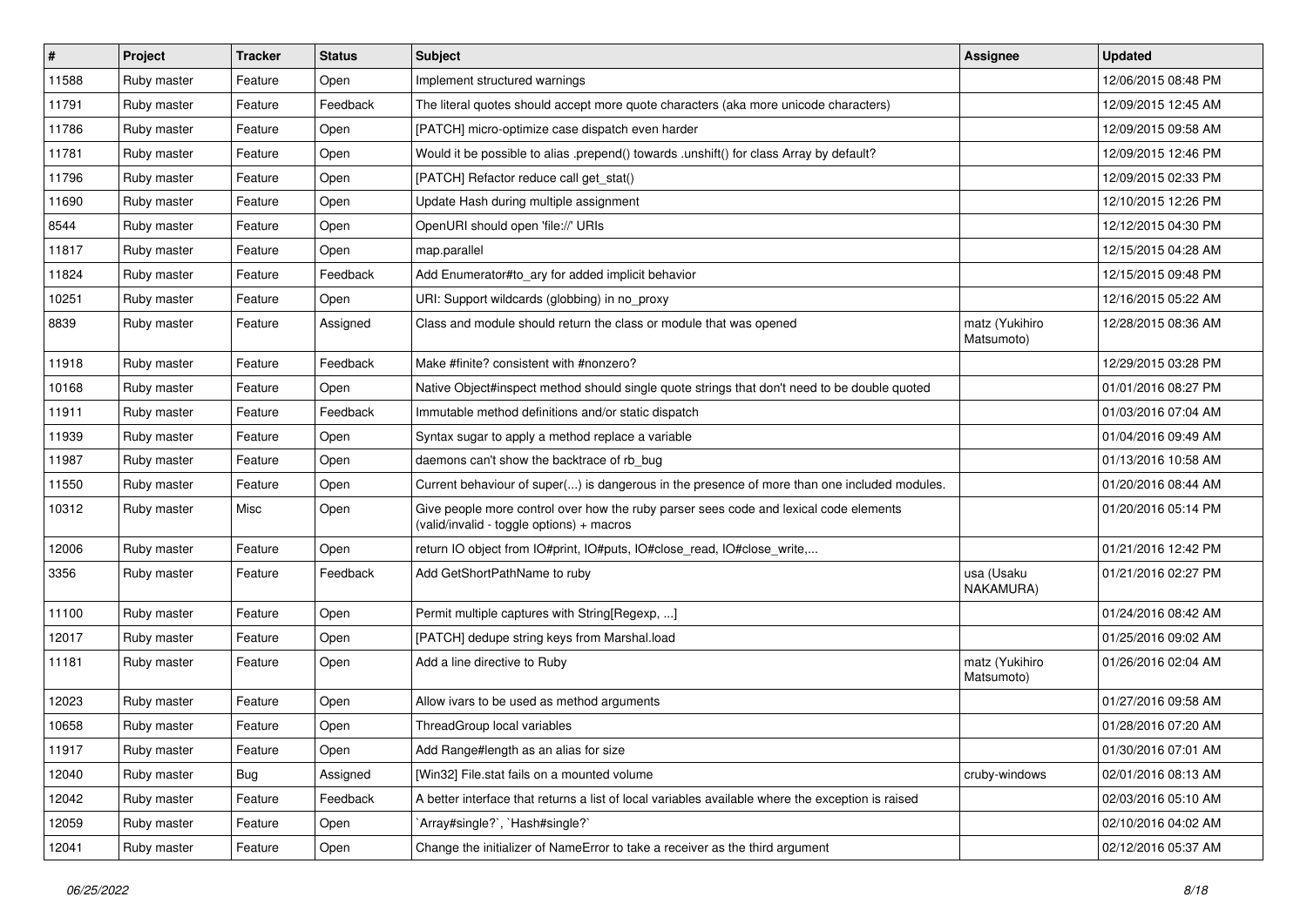| $\pmb{\#}$ | Project     | <b>Tracker</b> | <b>Status</b> | <b>Subject</b>                                                                                                                              | <b>Assignee</b>              | <b>Updated</b>      |
|------------|-------------|----------------|---------------|---------------------------------------------------------------------------------------------------------------------------------------------|------------------------------|---------------------|
| 12064      | Ruby master | Feature        | Open          | Make creation of enc/unicode/casefold.h automatic again                                                                                     | nobu (Nobuyoshi<br>Nakada)   | 02/12/2016 06:13 AM |
| 10793      | Ruby master | Feature        | Open          | Infrastructure/Release-Management: Sign releases                                                                                            |                              | 02/12/2016 09:20 PM |
| 12034      | Ruby master | Feature        | Open          | RegExp does not respect file encoding directive                                                                                             |                              | 02/13/2016 06:41 PM |
| 12083      | Ruby master | Feature        | Open          | \$_ and \$~ by Binding#local_variable_{get,set}                                                                                             |                              | 02/18/2016 04:35 AM |
| 11361      | Ruby master | Feature        | Open          | proposal for easy method to nil-guard for generated variable name.                                                                          |                              | 02/21/2016 12:01 PM |
| 12114      | Ruby master | Feature        | Open          | \$VERBOSE = true is being ignored                                                                                                           |                              | 02/26/2016 02:00 PM |
| 12113      | Ruby master | Feature        | Open          | Global method inside Delegator causes NameError                                                                                             |                              | 03/01/2016 01:58 AM |
| 12110      | Ruby master | Feature        | Open          | Create a method to avoid vacuous truth?                                                                                                     |                              | 03/12/2016 08:01 AM |
| 12165      | Ruby master | Feature        | Open          | Hash#first, Hash#last                                                                                                                       |                              | 03/12/2016 10:55 AM |
| 12141      | Ruby master | Feature        | Open          | send and __send_                                                                                                                            |                              | 03/14/2016 01:32 AM |
| 12129      | Ruby master | Feature        | Open          | syntactic sugar for dynamic method dispatch `object_expression:method_name_expression(1, 2)`                                                |                              | 03/14/2016 01:35 AM |
| 12134      | Ruby master | Feature        | Open          | Comparison between 'true' and 'false'                                                                                                       |                              | 03/15/2016 12:41 PM |
| 12173      | Ruby master | Feature        | Open          | Time#till_now                                                                                                                               |                              | 03/16/2016 10:19 AM |
| 12094      | Ruby master | Feature        | Open          | parameterized property assignment: $o.prop(arg) = 1$                                                                                        |                              | 03/17/2016 07:05 AM |
| 11997      | Ruby master | Feature        | Feedback      | A method to read a file with interpolations                                                                                                 |                              | 03/17/2016 01:13 PM |
| 12116      | Ruby master | Feature        | Open          | Fixnum#divmod`, `Bignum#divmod` with multiple arguments                                                                                     |                              | 03/21/2016 02:00 PM |
| 12214      | Ruby master | Feature        | Open          | Inconsistent behaviour and lack of warnings/errors when referencing duplicated _variables                                                   |                              | 03/24/2016 04:58 PM |
| 12211      | Ruby master | Feature        | Open          | introduce Date#first_of_month and Date#last_of_month                                                                                        |                              | 03/26/2016 12:58 AM |
| 12247      | Ruby master | Feature        | Open          | accept multiple arguments at Array#delete                                                                                                   |                              | 04/04/2016 10:16 PM |
| 12262      | Ruby master | Feature        | Open          | Anti-loop                                                                                                                                   |                              | 04/09/2016 05:30 AM |
| 12272      | Ruby master | Feature        | Open          | Accepting HTML entity name in string literal                                                                                                |                              | 04/13/2016 05:16 AM |
| 12277      | Ruby master | Misc           | Open          | Coding rule: colum number                                                                                                                   |                              | 04/13/2016 06:32 PM |
| 12179      | Ruby master | <b>Bug</b>     | Open          | Build failure due to VPATH expansion                                                                                                        |                              | 04/14/2016 01:55 AM |
| 11704      | Ruby master | <b>Bug</b>     | Assigned      | Refinements only get "used" once in loop                                                                                                    | matz (Yukihiro<br>Matsumoto) | 04/14/2016 02:45 AM |
| 12080      | Ruby master | Feature        | Open          | Enumerable#first, Array#last with block                                                                                                     |                              | 04/20/2016 03:51 AM |
| 12304      | Ruby master | Feature        | Feedback      | String#split with a block                                                                                                                   |                              | 04/21/2016 12:29 AM |
| 11868      | Ruby master | Feature        | Open          | Proposal for RubyVM::InstructionSequence.compile to return an object containing the syntax error<br>information currently written to STDERR |                              | 04/21/2016 05:49 AM |
| 12280      | Ruby master | <b>Bug</b>     | Open          | IO.copy stream(IO, IO) fails with "pread() not implemented"                                                                                 |                              | 04/28/2016 05:51 AM |
| 8206       | Ruby master | Feature        | Open          | Should Ruby core implement String#blank?                                                                                                    |                              | 04/28/2016 02:05 PM |
| 12226      | Ruby master | Feature        | Open          | Dir.home with valid named user raises ArgumentError on Windows                                                                              |                              | 05/08/2016 10:06 AM |
| 12378      | Ruby master | Feature        | Open          | arbitrary size Random.new seed                                                                                                              |                              | 05/13/2016 04:44 PM |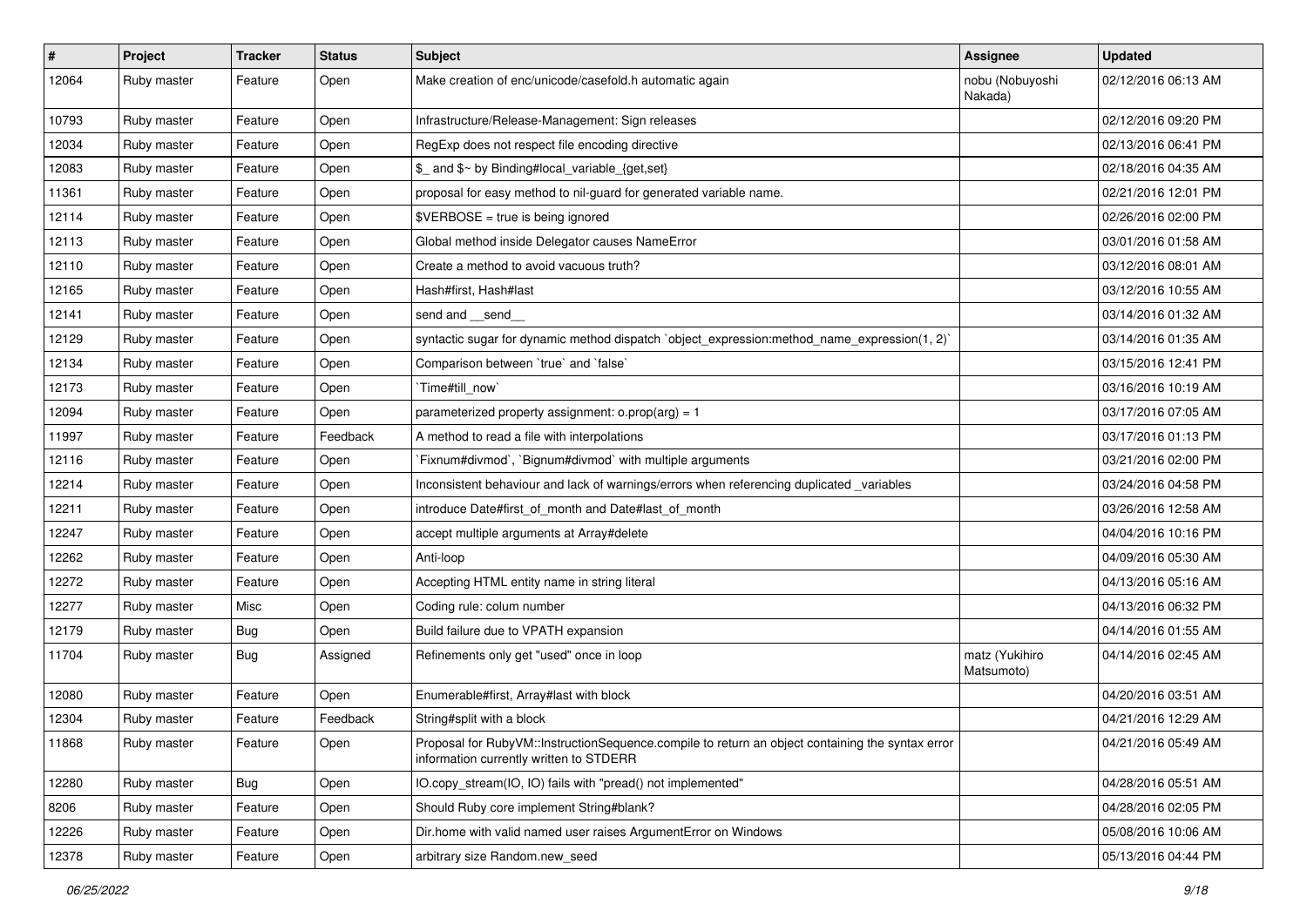| $\sharp$ | Project     | <b>Tracker</b> | <b>Status</b> | <b>Subject</b>                                                                            | <b>Assignee</b>              | <b>Updated</b>      |
|----------|-------------|----------------|---------------|-------------------------------------------------------------------------------------------|------------------------------|---------------------|
| 12380    | Ruby master | Feature        | Open          | 'Struct' as a subclass of 'Class'                                                         |                              | 05/14/2016 08:28 AM |
| 12242    | Ruby master | Feature        | Feedback      | Is it worth adding collision probability of SecureRandom functions in RubyDoc?            |                              | 05/15/2016 07:56 AM |
| 12244    | Ruby master | Feature        | Open          | Add a way to `integer - integer % num`                                                    | matz (Yukihiro<br>Matsumoto) | 05/17/2016 06:05 AM |
| 10766    | Ruby master | Misc           | Feedback      | Build failed generating RDoc documentation                                                |                              | 05/17/2016 06:37 AM |
| 11923    | Ruby master | Feature        | Open          | Put Struct accessors into separate module to allow redefining them in Struct.new's block  |                              | 05/17/2016 06:37 AM |
| 12077    | Ruby master | Feature        | Open          | Consolidate SSLSocket interface with TCPSocket                                            |                              | 05/17/2016 06:37 AM |
| 12357    | Ruby master | Feature        | Feedback      | Random#initialize with a String                                                           |                              | 05/17/2016 05:20 PM |
| 6739     | Ruby master | Feature        | Feedback      | One-line rescue statement should support specifying an exception class                    | matz (Yukihiro<br>Matsumoto) | 05/18/2016 12:42 AM |
| 7314     | Ruby master | Feature        | Assigned      | Convert Proc to Lambda doesn't work in MRI                                                | matz (Yukihiro<br>Matsumoto) | 05/21/2016 09:15 AM |
| 12263    | Ruby master | Feature        | Feedback      | Feature request: &&. operator (shorthand for foo && foo.method)                           |                              | 05/22/2016 06:03 AM |
| 12403    | Ruby master | Feature        | Open          | Optimise Regexp#match?                                                                    |                              | 05/24/2016 05:54 AM |
| 9760     | Ruby master | <b>Bug</b>     | Open          | mkmf does not allow for linking against custom libraries when a system library is present |                              | 05/24/2016 08:11 AM |
| 3001     | Ruby master | Feature        | Feedback      | Ruby stdlib: Benchmark::Tms #memberwise drops labels                                      |                              | 05/24/2016 01:42 PM |
| 12435    | Ruby master | Feature        | Open          | Using connect_nonblock to open TCP connections in Net::HTTP#connect                       |                              | 06/06/2016 12:42 AM |
| 12459    | Ruby master | Feature        | Feedback      | Add type coercion option to ARGV getopts arguements.                                      |                              | 06/06/2016 08:37 AM |
| 12281    | Ruby master | Feature        | Assigned      | Allow lexically scoped use of refinements with `using {}` block syntax                    | shugo (Shugo Maeda)          | 06/13/2016 07:44 AM |
| 12482    | Ruby master | Feature        | Open          | ArgumentError.new(nil) should give a better description                                   |                              | 06/16/2016 04:18 AM |
| 11735    | Ruby master | Feature        | Open          | Porting String#squish and String#squish! from Ruby on Rails' Active Support               | matz (Yukihiro<br>Matsumoto) | 06/24/2016 08:02 AM |
| 12595    | Ruby master | Misc           | Open          | Documentation                                                                             |                              | 07/18/2016 04:39 PM |
| 12350    | Ruby master | Feature        | Open          | Introduce Array#find! that raises an error if element not found                           |                              | 07/19/2016 06:20 AM |
| 12481    | Ruby master | Feature        | Feedback      | Add Array#view to allow opt-in copy-on-write sharing of Array contents                    |                              | 07/19/2016 09:08 AM |
| 12334    | Ruby master | Feature        | Open          | Final/Readonly Support for Fields / Instance Variables                                    |                              | 07/20/2016 01:49 AM |
| 12455    | Ruby master | Feature        | Open          | Add a way for class String to determine whether it has only numbers / digits or not       |                              | 07/20/2016 03:13 AM |
| 6265     | Ruby master | Feature        | Assigned      | Remove 'useless' 'concatenation' syntax                                                   | naruse (Yui NARUSE)          | 08/10/2016 02:36 AM |
| 12497    | Ruby master | Feature        | Assigned      | GMP version of divmod may be slower                                                       | akr (Akira Tanaka)           | 08/10/2016 03:11 AM |
| 12586    | Ruby master | Feature        | Open          | Hash#sample                                                                               |                              | 08/10/2016 04:08 AM |
| 12625    | Ruby master | Feature        | Open          | TypeError.assert, ArgumentError.assert                                                    |                              | 08/10/2016 04:36 AM |
| 8365     | Ruby master | Feature        | Feedback      | Make variables objects                                                                    | matz (Yukihiro<br>Matsumoto) | 08/19/2016 07:21 PM |
| 6842     | Ruby master | Feature        | Assigned      | Add Optional Arguments to String#strip                                                    | matz (Yukihiro<br>Matsumoto) | 08/24/2016 05:50 AM |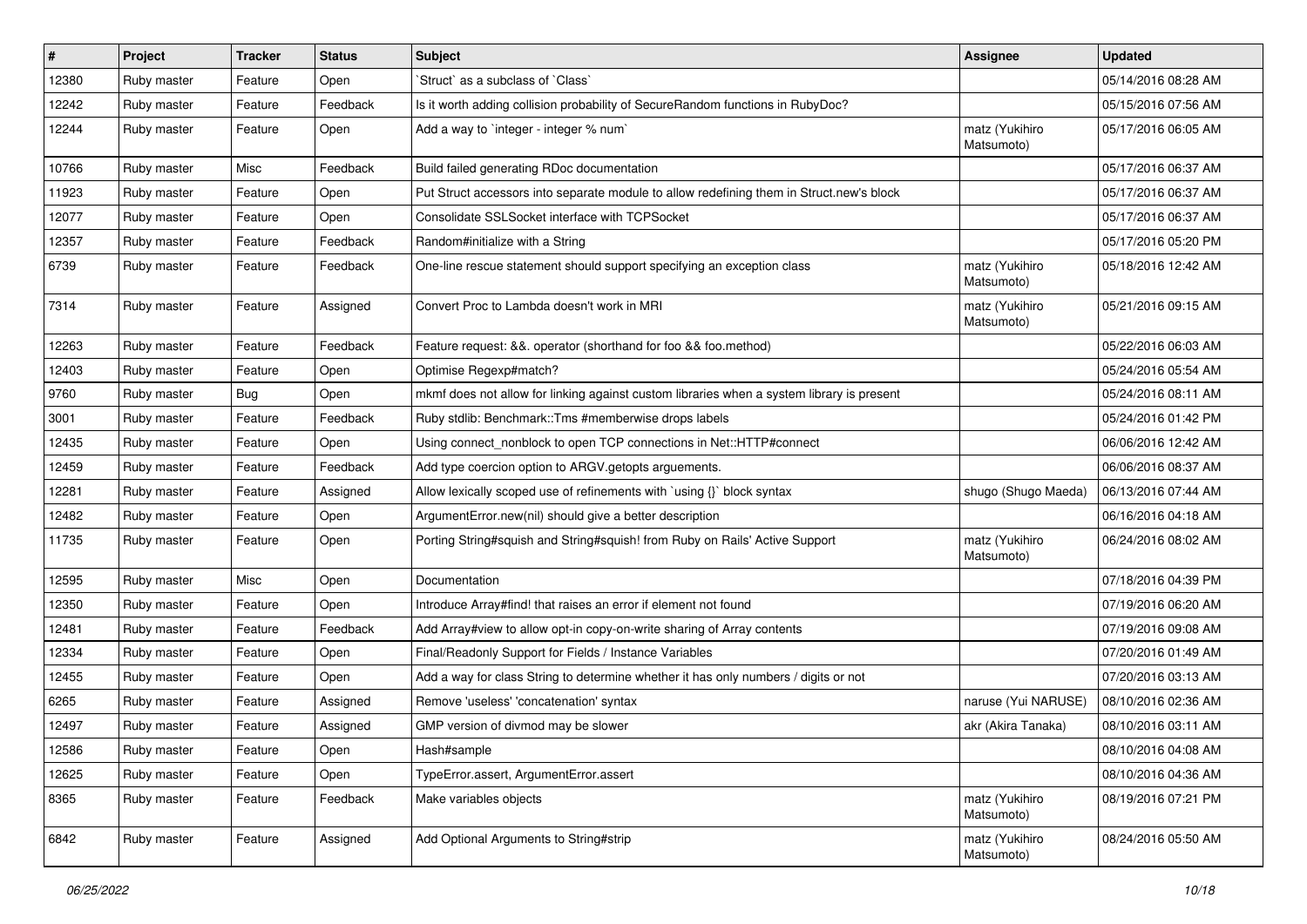| #     | Project     | <b>Tracker</b> | <b>Status</b> | Subject                                                                                                              | <b>Assignee</b>                     | <b>Updated</b>      |
|-------|-------------|----------------|---------------|----------------------------------------------------------------------------------------------------------------------|-------------------------------------|---------------------|
| 12317 | Ruby master | Feature        | Open          | Name space of a module                                                                                               |                                     | 09/04/2016 04:59 PM |
| 12653 | Ruby master | Feature        | Assigned      | Use wide WinAPI for rb_w32_getcwd                                                                                    | usa (Usaku<br>NAKAMURA)             | 09/12/2016 06:35 AM |
| 12755 | Ruby master | Feature        | Open          | optimize instruction sequence                                                                                        |                                     | 09/12/2016 07:05 AM |
| 12751 | Ruby master | Misc           | Open          | Incompatibility of Ruby 3                                                                                            |                                     | 09/14/2016 12:48 PM |
| 12744 | Ruby master | Feature        | Feedback      | Add str.reverse_each_char and str.reverse_chars                                                                      |                                     | 09/16/2016 10:41 AM |
| 12138 | Ruby master | Feature        | Feedback      | Support `Kernel#load_with_env(filename, cbase: SomeMod, cref: someMod, binding: SomeMod)<br>$# == obj$               |                                     | 09/29/2016 11:44 PM |
| 12817 | Ruby master | Feature        | Open          | Consider adding method .sample() on class Hash (if this was not yet proposed)                                        |                                     | 10/11/2016 12:57 AM |
| 9704  | Ruby master | Feature        | Open          | Refinements as files instead of modules                                                                              | matz (Yukihiro<br>Matsumoto)        | 10/11/2016 06:36 PM |
| 12843 | Ruby master | Feature        | Open          | Proposal to add a new method to class File in order to determine the name of the file without any<br>suffix          |                                     | 10/17/2016 08:56 AM |
| 12848 | Ruby master | Feature        | Assigned      | Crazy idea: Allow regex definition for methods (Do not take it seriously please)                                     |                                     | 10/18/2016 12:17 AM |
| 12858 | Ruby master | Feature        | Open          | Supporting batch-requiring of files in ruby                                                                          |                                     | 10/23/2016 08:05 AM |
| 12869 | Ruby master | Feature        | Open          | open-uri's open rejects `BOM' in encoding                                                                            |                                     | 10/25/2016 05:06 AM |
| 11428 | Ruby master | Feature        | Open          | system/exec/etc. should to_s their argument to restore Pathname functionality as it was in 1.8                       |                                     | 11/06/2016 02:17 AM |
| 11665 | Ruby master | Feature        | Open          | Support nested functions for better code organization                                                                |                                     | 11/16/2016 03:06 PM |
| 12676 | Ruby master | Feature        | Assigned      | Significant performance increase, and code conciseness, for prime_division method in prime.rb                        | marcandre<br>(Marc-Andre Lafortune) | 11/18/2016 03:46 PM |
| 4147  | Ruby master | Feature        | Feedback      | Array#sample 00000000                                                                                                |                                     | 11/21/2016 04:59 AM |
| 12964 | Ruby master | Feature        | Feedback      | Add sub? and gsub? method to string class.                                                                           |                                     | 11/22/2016 10:13 AM |
| 12715 | Ruby master | Feature        | Feedback      | Allow ruby hackers to omit having to specify class or module mandatory, if they know exactly what<br>they want to do |                                     | 11/25/2016 09:01 AM |
| 8960  | Ruby master | Feature        | Assigned      | Add Exception#backtrace_locations                                                                                    | ko1 (Koichi Sasada)                 | 11/25/2016 02:15 PM |
| 13006 | Ruby master | Feature        | Open          | backtrace of thread killer                                                                                           |                                     | 12/06/2016 01:11 AM |
| 12813 | Ruby master | Feature        | Assigned      | Calling chunk_while, slice_after, slice_before, slice_when with no block                                             | matz (Yukihiro<br>Matsumoto)        | 12/06/2016 12:58 PM |
| 13025 | Ruby master | Feature        | Feedback      | String equality operator does not perform implicit conversion                                                        |                                     | 12/12/2016 07:18 AM |
| 12852 | Ruby master | <b>Bug</b>     | Open          | URI.parse can't handle non-ascii URIs                                                                                | akira (akira yamada)                | 12/12/2016 06:39 PM |
| 12861 | Ruby master | Feature        | Feedback      | super in a block can be either lexically or dynamically scoped depending on how the block is<br>invoked              | matz (Yukihiro<br>Matsumoto)        | 12/21/2016 05:20 PM |
| 13057 | Ruby master | Misc           | Feedback      | BasicObject#_send_ documentation contains references to #send                                                        |                                     | 12/26/2016 09:49 PM |
| 13108 | Ruby master | Feature        | Open          | [Doc Request] Explicitly document Range#sum                                                                          |                                     | 01/05/2017 11:50 PM |
| 13103 | Ruby master | Feature        | Open          | [PATCH] random.c: use "_NR_" syscall prefix on Linux (instead of "SYS_")                                             |                                     | 01/11/2017 10:51 PM |
| 13048 | Ruby master | Feature        | Open          | Better way to do Regexp.new(Regexp.escape("some string"))                                                            |                                     | 01/20/2017 04:01 AM |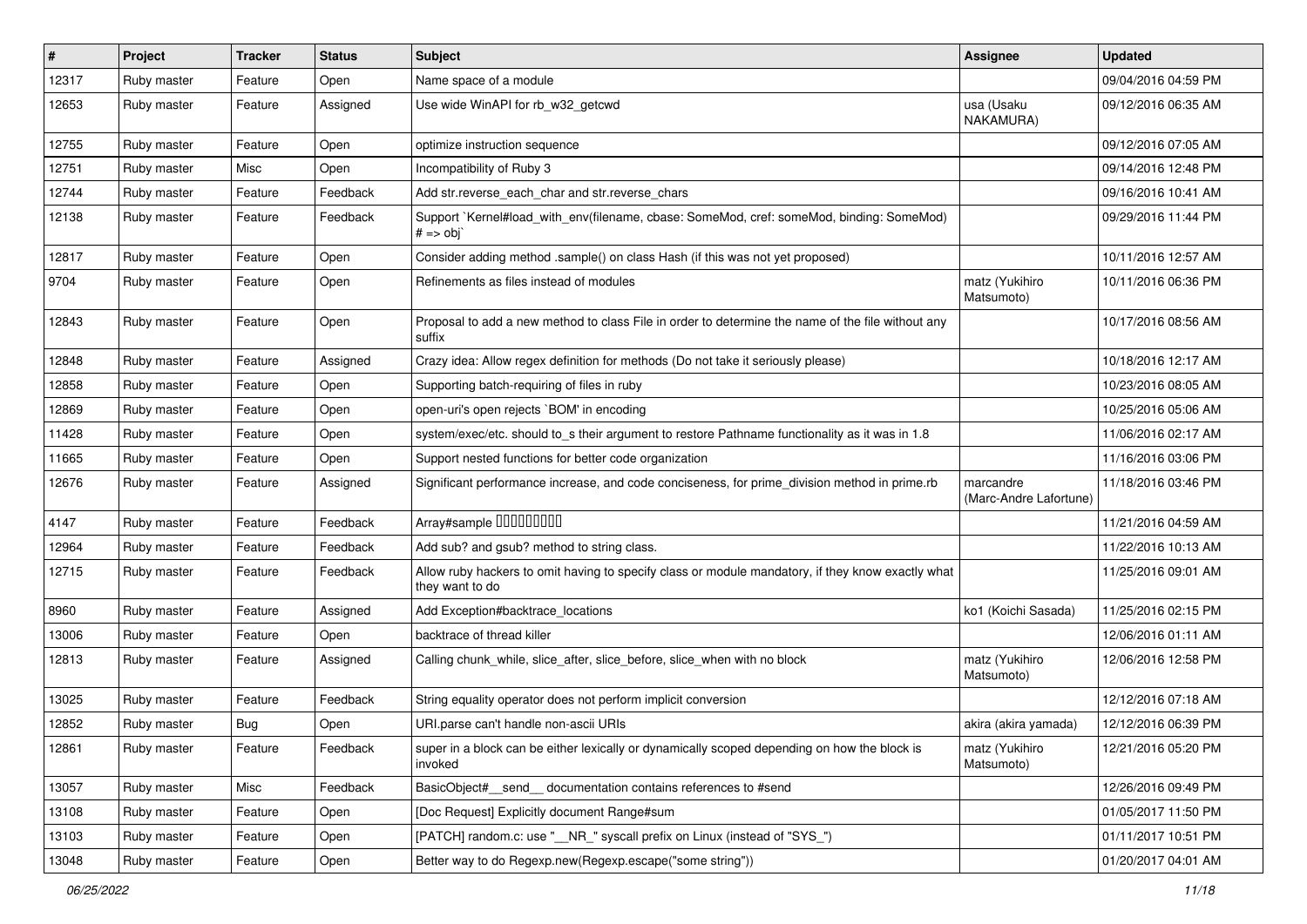| #     | Project     | <b>Tracker</b> | <b>Status</b> | <b>Subject</b>                                                                              | <b>Assignee</b>               | <b>Updated</b>      |
|-------|-------------|----------------|---------------|---------------------------------------------------------------------------------------------|-------------------------------|---------------------|
| 12969 | Ruby master | Feature        | Open          | Allow optional parameter in String#strip and related                                        |                               | 01/20/2017 08:19 AM |
| 13151 | Ruby master | Bug            | Open          | File.writable? doesn't report correctly if a directory is writable on Windows.              |                               | 01/23/2017 05:46 PM |
| 12957 | Ruby master | Feature        | Feedback      | A more OO way to create lambda Procs                                                        |                               | 01/24/2017 08:43 PM |
| 13174 | Ruby master | Feature        | Open          | Smaller id table on 64bit platform                                                          |                               | 01/31/2017 02:05 PM |
| 13207 | Ruby master | Feature        | Feedback      | Allow keyword local variable names like `class` or `for`                                    |                               | 02/13/2017 06:22 AM |
| 13209 | Ruby master | Misc           | Open          | fact.rb in ruby/sample variations                                                           |                               | 02/14/2017 12:10 AM |
| 13047 | Ruby master | Feature        | Assigned      | Use String literal instead of `String#+` for multiline pretty-printing of multiline strings | akr (Akira Tanaka)            | 02/22/2017 07:09 AM |
| 13240 | Ruby master | Feature        | Open          | Change Unicode property implementation in Onigmo from inversion lists to direct lookup      |                               | 02/22/2017 08:01 AM |
| 13026 | Ruby master | Feature        | Open          | Public singleton methods                                                                    |                               | 02/22/2017 06:53 PM |
| 12790 | Ruby master | Feature        | Open          | Better inspect for stdlib classes                                                           |                               | 02/27/2017 08:36 PM |
| 13259 | Ruby master | Feature        | Open          | Kernel#Date                                                                                 |                               | 02/28/2017 12:09 PM |
| 12735 | Ruby master | Feature        | Feedback      | TCP Server documentation improvement                                                        | zzak (Zachary Scott)          | 03/01/2017 08:42 PM |
| 13290 | Ruby master | Feature        | Feedback      | A method to use a hash like in a case construction                                          |                               | 03/13/2017 07:28 AM |
| 13269 | Ruby master | Bug            | Assigned      | test/readline/test_readline.rb and mingw                                                    | nobu (Nobuyoshi<br>Nakada)    | 03/13/2017 08:56 AM |
| 13314 | Ruby master | Feature        | Open          | $dig =$                                                                                     |                               | 03/14/2017 12:55 PM |
| 13095 | Ruby master | Feature        | Open          | [PATCH] io.c (rb_f_syscall): remove deprecation notice                                      |                               | 03/26/2017 06:21 AM |
| 13388 | Ruby master | Feature        | Assigned      | gc.c: Add GC.get_parameters and .set_parameters                                             | ko1 (Koichi Sasada)           | 03/30/2017 10:52 AM |
| 13166 | Ruby master | Feature        | Feedback      | Feature Request: Byte Arrays for Ruby 3                                                     |                               | 03/31/2017 08:04 AM |
| 13263 | Ruby master | Feature        | Open          | Add companion integer nth-root method to recent Integer#isqrt                               |                               | 04/05/2017 12:49 AM |
| 13164 | Ruby master | <b>Bug</b>     | Open          | A second `SystemStackError` exception results in `Segmentation fault (core dumped)`         |                               | 04/14/2017 01:05 PM |
| 13252 | Ruby master | Feature        | Assigned      | C API for creating strings without copying                                                  | ko1 (Koichi Sasada)           | 04/17/2017 07:22 AM |
| 12573 | Ruby master | Feature        | Open          | Introduce a straightforward way to discover whether a process is running                    |                               | 04/19/2017 12:05 PM |
| 13485 | Ruby master | <b>Bug</b>     | Open          | MinGW TestEnumerable#test_callcc SEGV info                                                  |                               | 04/19/2017 04:17 PM |
| 13497 | Ruby master | Misc           | Open          | Docs, code samples, Ripper example                                                          |                               | 04/23/2017 04:27 AM |
| 13500 | Ruby master | <b>Bug</b>     | Open          | MinGW TestArity#test_proc_err_mess stops testing                                            |                               | 04/26/2017 03:27 PM |
| 9116  | Ruby master | Feature        | Open          | String#rsplit missing                                                                       |                               | 04/27/2017 10:00 AM |
| 12473 | Ruby master | <b>Bug</b>     | Assigned      | Test failure on fedora with TestTimeExtension#test huge precision                           | nobu (Nobuyoshi<br>Nakada)    | 04/28/2017 01:45 PM |
| 12582 | Ruby master | Bug            | Assigned      | OpenSSL Authenticated Encryption should check for tag length                                | rhenium (Kazuki<br>Yamaguchi) | 04/28/2017 01:45 PM |
| 12725 | Ruby master | Bug            | Assigned      | Trying to use ./miniruby before it exists                                                   | nobu (Nobuyoshi<br>Nakada)    | 04/28/2017 01:45 PM |
| 13211 | Ruby master | Feature        | Open          | Hash#delete taking a splat                                                                  |                               | 04/29/2017 08:41 PM |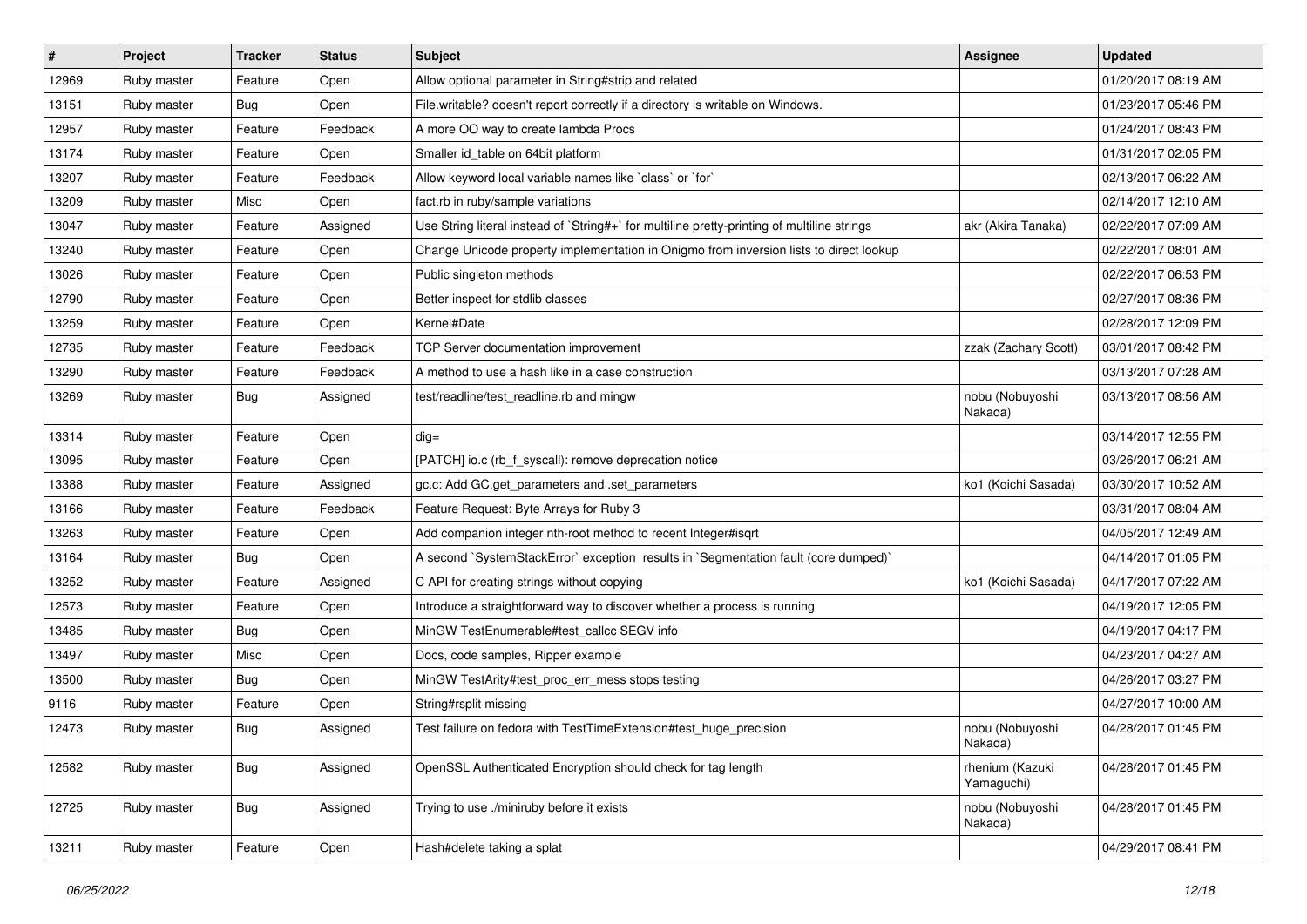| $\vert$ # | Project     | <b>Tracker</b> | <b>Status</b> | <b>Subject</b>                                                                                                                                        | Assignee                        | Updated             |
|-----------|-------------|----------------|---------------|-------------------------------------------------------------------------------------------------------------------------------------------------------|---------------------------------|---------------------|
| 13559     | Ruby master | Feature        | Feedback      | Change implementation of Feature #6721                                                                                                                |                                 | 05/18/2017 12:31 PM |
| 13333     | Ruby master | Feature        | Open          | block to yield                                                                                                                                        |                                 | 05/19/2017 09:01 AM |
| 13542     | Ruby master | <b>Bug</b>     | Open          | MinGW trunk Builds - Summary of Issues                                                                                                                |                                 | 05/19/2017 07:04 PM |
| 13577     | Ruby master | Feature        | Assigned      | Digest file accidentally receives File object but uses file path                                                                                      | nobu (Nobuyoshi<br>Nakada)      | 05/20/2017 06:50 PM |
| 13588     | Ruby master | Feature        | Feedback      | Add Encoding#min_char_size, #max_char_size, #minmax_char_size                                                                                         |                                 | 05/29/2017 07:51 AM |
| 13622     | Ruby master | Misc           | Assigned      | Documentation missing                                                                                                                                 | stomar (Marcus<br>Stollsteimer) | 06/03/2017 07:27 AM |
| 13634     | Ruby master | Misc           | Open          | NilClass is lying about respond_to?(:clone)                                                                                                           |                                 | 06/06/2017 08:27 AM |
| 13644     | Ruby master | Bug            | Open          | Windows - Setting Time.now                                                                                                                            |                                 | 06/11/2017 03:43 AM |
| 12399     | Ruby master | Feature        | Feedback      | Restricted, safe version of `Kernel#eval`                                                                                                             |                                 | 06/13/2017 12:24 AM |
| 13378     | Ruby master | Feature        | Open          | Eliminate 4 of 8 syscalls when requiring file by absolute path                                                                                        | nobu (Nobuyoshi<br>Nakada)      | 06/16/2017 07:57 AM |
| 13385     | Ruby master | Feature        | Open          | [PATCH] Make Resolv::DNS::Name validation similar to host and dig commands                                                                            | akr (Akira Tanaka)              | 06/16/2017 08:04 AM |
| 13668     | Ruby master | Feature        | Open          | Show / log test-all skips in CI here or at http://rubyci.org/?                                                                                        |                                 | 06/20/2017 03:30 AM |
| 12968     | Ruby master | Feature        | Open          | Allow default value via block for Integer(), Float() and Rational()                                                                                   |                                 | 06/28/2017 05:53 PM |
| 13681     | Ruby master | Feature        | Open          | Ruby digest init fails in FIPS mode when built against OpenSSL ~> 1.0.1                                                                               |                                 | 07/04/2017 05:17 PM |
| 13434     | Ruby master | Feature        | Open          | better method definition in C API                                                                                                                     |                                 | 07/13/2017 07:41 AM |
| 13512     | Ruby master | Feature        | Open          | <b>System Threads</b>                                                                                                                                 | ko1 (Koichi Sasada)             | 07/14/2017 07:08 AM |
| 13765     | Ruby master | Feature        | Open          | Add Proc#bind                                                                                                                                         |                                 | 07/26/2017 01:31 PM |
| 13721     | Ruby master | Feature        | Assigned      | [PATCH] net/imap: dedupe attr keys in Net::IMAP::FetchData                                                                                            | normalperson (Eric<br>Wong)     | 07/27/2017 09:51 AM |
| 13787     | Ruby master | Misc           | Open          | The path to Ruby 3.x - would it be useful to have a separate thread here at the tracker, for<br>discussions and issues and ideas related to ruby 3.x? |                                 | 08/08/2017 08:29 AM |
| 13804     | Ruby master | Misc           | Open          | Protected methods cannot be overridden                                                                                                                |                                 | 08/10/2017 09:41 PM |
| 13805     | Ruby master | Feature        | Open          | Make refinement scoping to be like that of constants                                                                                                  |                                 | 08/13/2017 10:52 PM |
| 13516     | Ruby master | Feature        | Assigned      | Improve the text of the circular require warning                                                                                                      | nobu (Nobuyoshi<br>Nakada)      | 08/31/2017 05:49 AM |
| 13639     | Ruby master | Feature        | Open          | Add "RTMIN" and "RTMAX" to Signal.list                                                                                                                |                                 | 08/31/2017 09:06 AM |
| 13072     | Ruby master | Misc           | Open          | Current state of date standard library                                                                                                                |                                 | 09/02/2017 05:38 PM |
| 13881     | Ruby master | Feature        | Open          | Use getcontext/setcontext on OS X                                                                                                                     |                                 | 09/08/2017 09:13 AM |
| 13245     | Ruby master | Feature        | Open          | [PATCH] reject inter-thread TLS modification                                                                                                          |                                 | 09/12/2017 12:54 PM |
| 13924     | Ruby master | Feature        | Open          | Add headings/hints to RubyVM::InstructionSequence#disasm                                                                                              |                                 | 09/20/2017 01:40 PM |
| 13934     | Ruby master | Feature        | Open          | [Feature request] Being able to set a default encoding other than Unicode on a "per-project" basis                                                    |                                 | 09/25/2017 05:18 AM |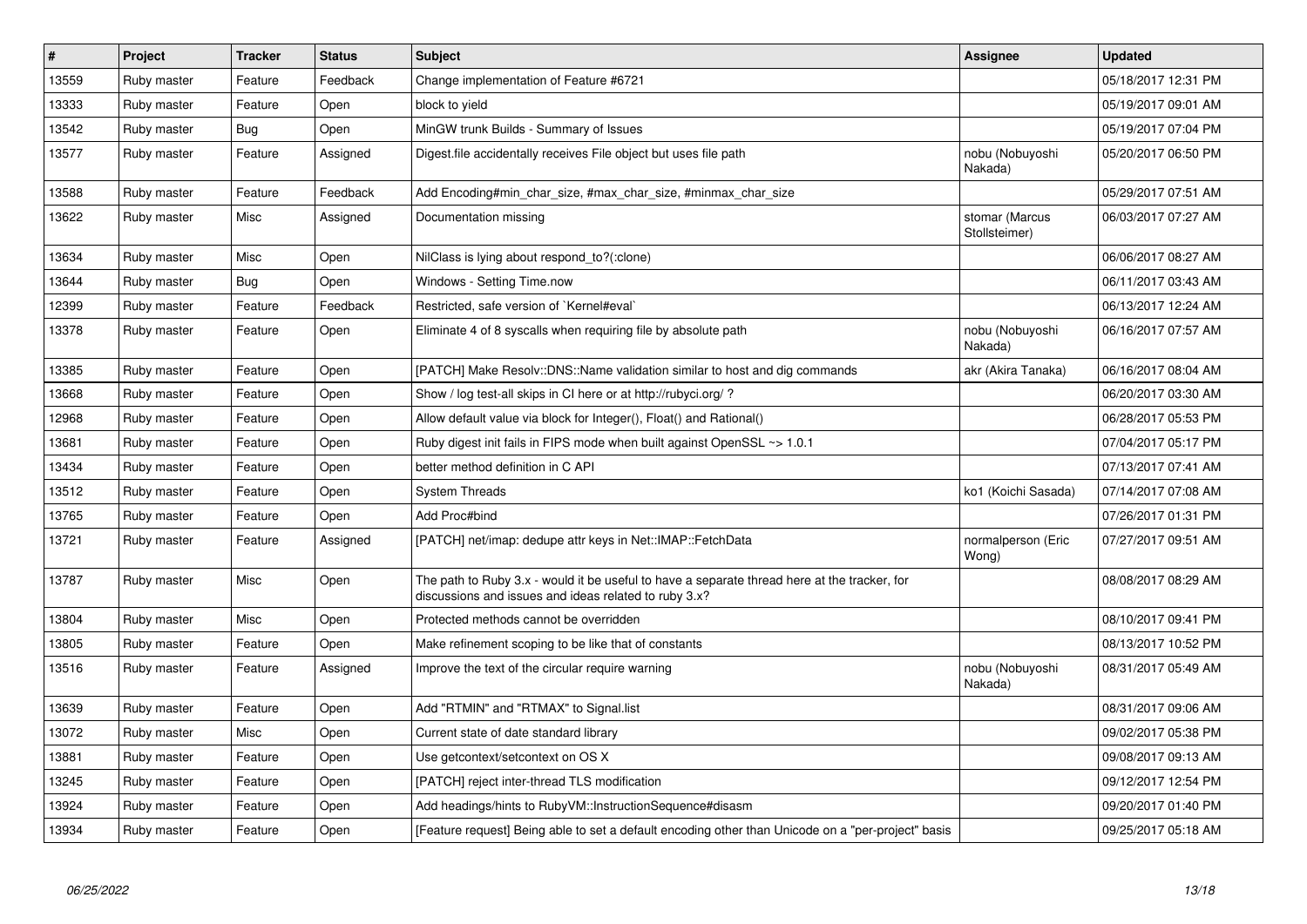| $\pmb{\#}$ | Project     | <b>Tracker</b> | <b>Status</b> | <b>Subject</b>                                                                                                        | Assignee                     | <b>Updated</b>      |
|------------|-------------|----------------|---------------|-----------------------------------------------------------------------------------------------------------------------|------------------------------|---------------------|
| 11484      | Ruby master | Feature        | Feedback      | add output offset for readpartial/read_nonblock/etc                                                                   | matz (Yukihiro<br>Matsumoto) | 09/25/2017 07:28 AM |
| 13332      | Ruby master | Feature        | Feedback      | Forwardable#def instance delegator nil                                                                                | nobu (Nobuyoshi<br>Nakada)   | 09/25/2017 08:20 AM |
| 13613      | Ruby master | Feature        | Feedback      | Prefer that require/require_relative/load to tell us permission error if the target file is unreadable                |                              | 09/25/2017 12:16 PM |
| 13922      | Ruby master | Feature        | Open          | Consider showing warning messages about same-named aliases - either directly or perhaps via<br>the "did you mean gem" |                              | 09/25/2017 12:21 PM |
| 13221      | Ruby master | Feature        | Assigned      | [PATCH] gems/bundled_gems: add "curses" RubyGem                                                                       | naruse (Yui NARUSE)          | 09/25/2017 06:32 PM |
| 13927      | Ruby master | Feature        | Open          | Integrate module_function as a core language type                                                                     |                              | 09/25/2017 10:30 PM |
| 13923      | Ruby master | Feature        | Feedback      | Idiom to release resources safely, with less indentations                                                             |                              | 09/26/2017 08:31 AM |
| 13395      | Ruby master | Feature        | Open          | Add a method to check for not nil                                                                                     |                              | 09/30/2017 12:53 PM |
| 12648      | Ruby master | Feature        | Open          | Enumerable#sort_by` with descending option                                                                            |                              | 10/05/2017 10:24 AM |
| 13936      | Ruby master | Feature        | Open          | Make regular expressions debugable                                                                                    |                              | 10/07/2017 01:25 AM |
| 14025      | Ruby master | Feature        | Open          | #initialize with ivars                                                                                                |                              | 10/19/2017 06:50 AM |
| 13610      | Ruby master | Feature        | Assigned      | IPAddr doesn't provide helpful methods to get the subnet or IP address                                                | knu (Akinori MUSHA)          | 10/20/2017 01:13 AM |
| 13869      | Ruby master | Feature        | Open          | Filter non directories from Dir.glob                                                                                  |                              | 10/20/2017 01:58 AM |
| 14037      | Ruby master | Misc           | Open          | Writing doxygen document comments to static functions                                                                 |                              | 10/21/2017 07:48 AM |
| 8833       | Ruby master | Feature        | Feedback      | [PATCH] IPAddr#pred                                                                                                   | knu (Akinori MUSHA)          | 10/21/2017 05:15 PM |
| 14040      | Ruby master | Feature        | Open          | deprecate HTTP.version 1 2                                                                                            |                              | 10/22/2017 09:32 AM |
| 7968       | Ruby master | Bug            | Assigned      | Poor UDPSocket#send performance in ruby 2.0.0 on windows                                                              | cruby-windows                | 10/23/2017 12:23 AM |
| 13933      | Ruby master | Feature        | Open          | Add Range#empty?                                                                                                      |                              | 10/25/2017 09:19 AM |
| 12854      | Ruby master | Feature        | Feedback      | Proc#curry should return an instance of the class, not Proc                                                           |                              | 10/25/2017 09:59 PM |
| 14049      | Ruby master | Bug            | Open          | SEGV svn 60401 require relative                                                                                       |                              | 10/26/2017 05:25 PM |
| 10183      | Ruby master | Feature        | Open          | An alternative name for method `class`                                                                                |                              | 10/31/2017 11:42 AM |
| 14077      | Ruby master | Feature        | Open          | Add Encoding::FILESYSTEM and Encoding::LOCALE constants                                                               |                              | 11/03/2017 09:31 PM |
| 14064      | Ruby master | Bug            | Open          | test-all with and without -j - incorrect assertions and missing test methods                                          |                              | 11/03/2017 10:54 PM |
| 14083      | Ruby master | <b>Bug</b>     | Open          | Refinement in block calling incorrect method                                                                          |                              | 11/05/2017 07:36 PM |
| 14084      | Ruby master | Feature        | Open          | Introduce Enumerator#next?                                                                                            |                              | 11/06/2017 03:28 PM |
| 14079      | Ruby master | Feature        | Open          | Validate argument list without calling method                                                                         |                              | 11/07/2017 03:20 AM |
| 14092      | Ruby master | Feature        | Open          | Add extension key argument to Tempfile                                                                                |                              | 11/08/2017 06:47 PM |
| 11955      | Ruby master | Feature        | Assigned      | Expose Object that Receives logs in Logger                                                                            | sonots (Naotoshi Seo)        | 11/09/2017 11:35 AM |
| 14066      | Ruby master | Feature        | Assigned      | Add CAA DNS RR on Resolv                                                                                              | akr (Akira Tanaka)           | 11/10/2017 06:50 AM |
| 13571      | Ruby master | <b>Bug</b>     | Open          | Script arguments, encoding, windows / MinGW                                                                           |                              | 11/12/2017 10:53 PM |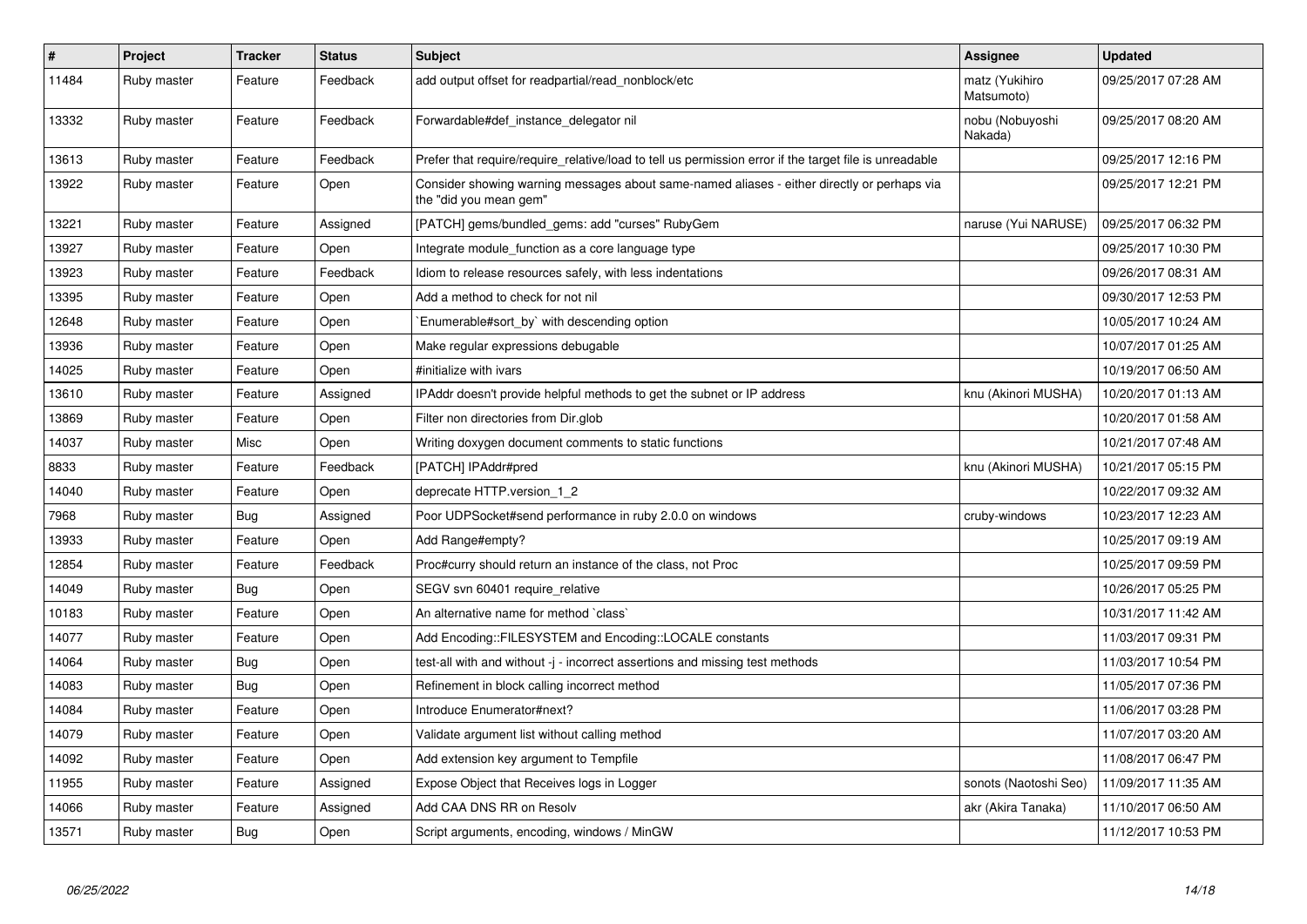| $\pmb{\#}$ | Project     | <b>Tracker</b> | <b>Status</b> | <b>Subject</b>                                                                                 | Assignee                            | <b>Updated</b>      |
|------------|-------------|----------------|---------------|------------------------------------------------------------------------------------------------|-------------------------------------|---------------------|
| 14116      | Ruby master | Feature        | Feedback      | Add Matrix #exponentiate method as Matlab's exp                                                | marcandre<br>(Marc-Andre Lafortune) | 11/20/2017 06:52 AM |
| 12700      | Ruby master | Feature        | Open          | regexg heredoc support                                                                         |                                     | 11/24/2017 12:53 AM |
| 14128      | Ruby master | Feature        | Open          | Introduce Hash#delete default value                                                            | matz (Yukihiro<br>Matsumoto)        | 11/25/2017 04:41 PM |
| 13763      | Ruby master | Feature        | Open          | Trigger "unused variable warning" for unused variables in parameter lists                      |                                     | 11/28/2017 04:49 AM |
| 13696      | Ruby master | Feature        | Open          | Add exchange and noreplace options to File.rename                                              | Glass_saga (Masaki<br>Matsushita)   | 12/01/2017 04:34 PM |
| 13124      | Ruby master | Feature        | Open          | Should #puts convert to external encoding?                                                     |                                     | 12/01/2017 06:45 PM |
| 14149      | Ruby master | Misc           | Open          | Ruby Birthday Thread - 25th years anniversary                                                  |                                     | 12/02/2017 01:40 AM |
| 14129      | Ruby master | Feature        | Open          | Feature Request: sockets - add support for recvmmsg                                            |                                     | 12/12/2017 08:35 AM |
| 14052      | Ruby master | Feature        | Open          | Introduce SecureRandom.with_chars                                                              |                                     | 12/12/2017 08:59 AM |
| 14190      | Ruby master | Misc           | Open          | What are the semantics of \$SAFE?                                                              |                                     | 12/15/2017 10:28 PM |
| 9992       | Ruby master | Feature        | Open          | Access Modifiers (Internal Interfaces)                                                         |                                     | 12/18/2017 03:04 PM |
| 2324       | Ruby master | Feature        | Assigned      | Dir instance methods for relative path                                                         | nobu (Nobuyoshi<br>Nakada)          | 12/25/2017 05:58 PM |
| 2715       | Ruby master | Feature        | Feedback      | Optimization to avoid spawning shell in Kernel#system call should check for failure conditions |                                     | 12/25/2017 06:00 PM |
| 3388       | Ruby master | Feature        | Feedback      | regexp support for start_with? and end_with?                                                   | naruse (Yui NARUSE)                 | 12/25/2017 06:02 PM |
| 3608       | Ruby master | Feature        | Assigned      | Enhancing Pathname#each child to be lazy                                                       | akr (Akira Tanaka)                  | 12/25/2017 06:14 PM |
| 3731       | Ruby master | Feature        | Assigned      | Easier Embedding API for Ruby                                                                  | ko1 (Koichi Sasada)                 | 12/25/2017 06:14 PM |
| 3953       | Ruby master | Feature        | Assigned      | TCPS ocket / UDPS ocket do not accept IPA ddr objects.                                         | knu (Akinori MUSHA)                 | 12/25/2017 06:14 PM |
| 4040       | Ruby master | <b>Bug</b>     | Assigned      | SystemStackError with Hash[*a] for Large _a                                                    | ko1 (Koichi Sasada)                 | 12/25/2017 06:14 PM |
| 4046       | Ruby master | Feature        | Feedback      | Saving C's **argv and cwd allows Ruby programs to reliably restart themselves                  |                                     | 12/25/2017 06:14 PM |
| 4247       | Ruby master | Feature        | Assigned      | New features for Array#sample, Array#choice                                                    | mame (Yusuke Endoh)                 | 12/25/2017 06:14 PM |
| 4264       | Ruby master | Feature        | Feedback      | General type coercion protocol for Ruby                                                        | matz (Yukihiro<br>Matsumoto)        | 12/25/2017 06:14 PM |
| 4434       | Ruby master | <b>Bug</b>     | Feedback      | make test-all "-j10000" 0000000000000000000                                                    | sorah (Sorah<br>Fukumori)           | 12/25/2017 06:14 PM |
| 4464       | Ruby master | Feature        | Assigned      | [PATCH] add Fcntl:: Flock object for easier use of POSIX file locks                            | kosaki (Motohiro<br>KOSAKI)         | 12/25/2017 06:14 PM |
| 4514       | Ruby master | Feature        | Assigned      | #deep_clone and #deep_dup for Objects                                                          | matz (Yukihiro<br>Matsumoto)        | 12/25/2017 06:14 PM |
| 4521       | Ruby master | Feature        | Assigned      | NoMethodError#message may take very long to execute                                            | matz (Yukihiro<br>Matsumoto)        | 12/25/2017 06:14 PM |
| 4592       | Ruby master | Feature        | Assigned      | Tempfile0000000                                                                                | matz (Yukihiro<br>Matsumoto)        | 12/25/2017 06:14 PM |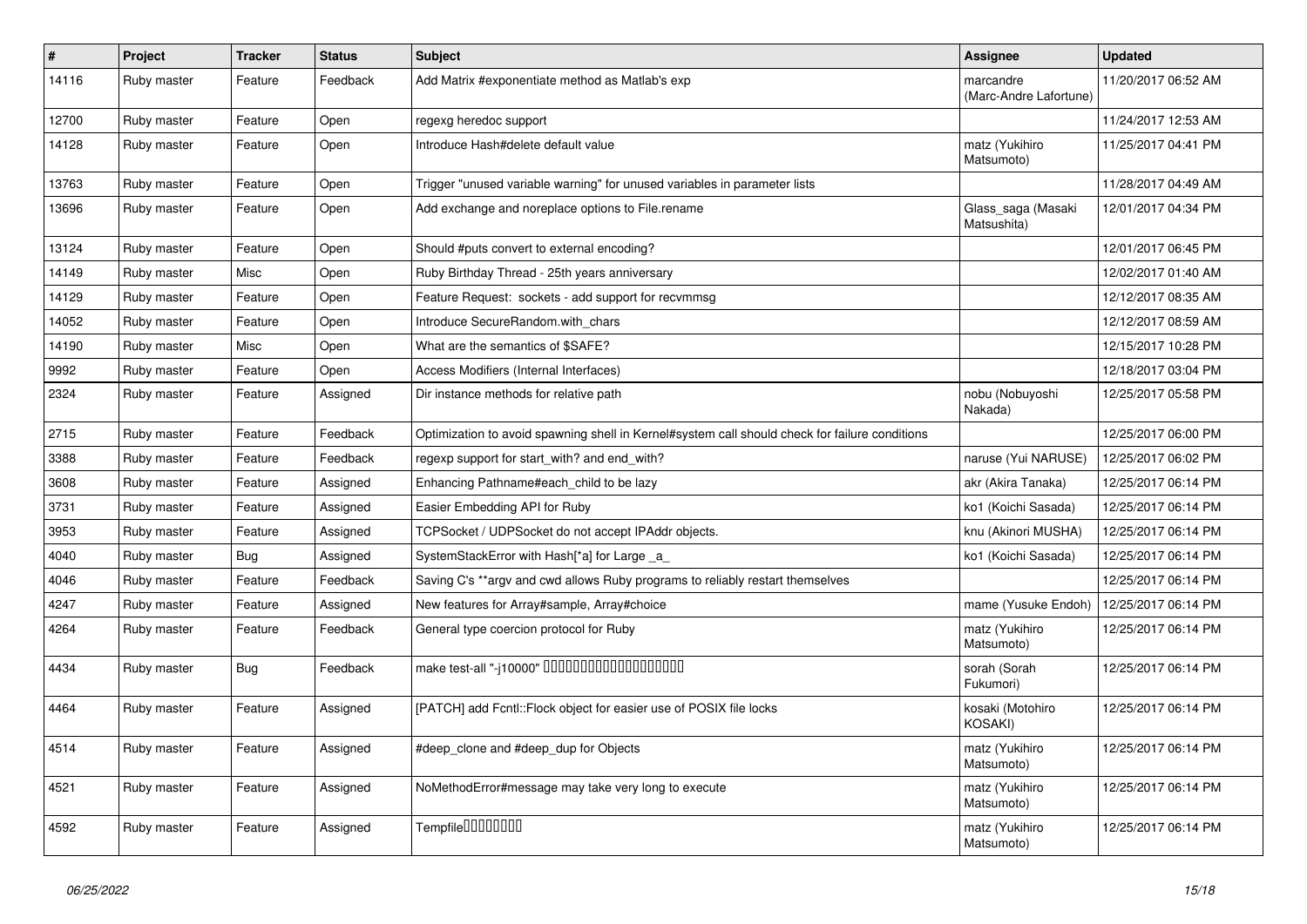| $\pmb{\#}$ | Project     | <b>Tracker</b> | <b>Status</b> | Subject                                                            | <b>Assignee</b>              | <b>Updated</b>      |
|------------|-------------|----------------|---------------|--------------------------------------------------------------------|------------------------------|---------------------|
| 4645       | Ruby master | Feature        | Feedback      | Pass existing buffer to getsockopt                                 |                              | 12/25/2017 06:14 PM |
| 4712       | Ruby master | Feature        | Feedback      | File.writable? inaccurate in windows                               |                              | 12/25/2017 06:14 PM |
| 4818       | Ruby master | Feature        | Assigned      | Add method marshalable?                                            | matz (Yukihiro<br>Matsumoto) | 12/25/2017 06:15 PM |
| 4924       | Ruby master | Feature        | Assigned      | mkmf have_header fails with C++ headers                            | nobu (Nobuyoshi<br>Nakada)   | 12/25/2017 06:15 PM |
| 5064       | Ruby master | Feature        | Assigned      | HTTP user-agent class                                              | matz (Yukihiro<br>Matsumoto) | 12/25/2017 06:15 PM |
| 5133       | Ruby master | Feature        | Assigned      | Array#unzip as an alias of Array#transpose                         | mrkn (Kenta Murata)          | 12/25/2017 06:15 PM |
| 5145       | Ruby master | Feature        | Feedback      | Function extension of Array#transpose                              |                              | 12/25/2017 06:15 PM |
| 5174       | Ruby master | Feature        | Feedback      | Export ruby_init_prelude()                                         | nobu (Nobuyoshi<br>Nakada)   | 12/25/2017 06:15 PM |
| 5310       | Ruby master | Feature        | Assigned      | Integral objects                                                   | mrkn (Kenta Murata)          | 12/25/2017 06:15 PM |
| 5360       | Ruby master | Feature        | Feedback      | BasicObject#binding                                                |                              | 12/25/2017 06:15 PM |
| 5389       | Ruby master | Feature        | Assigned      | New method Enumerator#iterate                                      | matz (Yukihiro<br>Matsumoto) | 12/25/2017 06:15 PM |
| 5434       | Ruby master | Feature        | Assigned      | Allow per-class whitelisting of methods safe to expose through DRb | seki (Masatoshi Seki)        | 12/25/2017 06:15 PM |
| 5445       | Ruby master | Feature        | Assigned      | Need RUBYOPT -r before ARGV -r                                     | matz (Yukihiro<br>Matsumoto) | 12/25/2017 06:15 PM |
| 5461       | Ruby master | Feature        | Assigned      | Add pipelining to Net::HTTP                                        | naruse (Yui NARUSE)          | 12/25/2017 06:15 PM |
| 5558       | Ruby master | Feature        | Assigned      | String#% strange arity errors                                      | matz (Yukihiro<br>Matsumoto) | 12/25/2017 06:15 PM |
| 5582       | Ruby master | Feature        | Assigned      | Allow clone of singleton methods on a BasicObject                  | matz (Yukihiro<br>Matsumoto) | 12/25/2017 06:15 PM |
| 5606       | Ruby master | Feature        | Feedback      | String#each_match(regexp)                                          |                              | 12/25/2017 06:15 PM |
| 5643       | Ruby master | Feature        | Assigned      | require/load options and binding option                            | matz (Yukihiro<br>Matsumoto) | 12/25/2017 06:15 PM |
| 5644       | Ruby master | Feature        | Feedback      | add Enumerable#exclude? antonym                                    | matz (Yukihiro<br>Matsumoto) | 12/25/2017 06:15 PM |
| 5654       | Ruby master | Feature        | Assigned      | Introduce global lock to avoid concurrent require                  | nahi (Hiroshi<br>Nakamura)   | 12/25/2017 06:15 PM |
| 5673       | Ruby master | Feature        | Feedback      | undef_method probably doesn't need to raise an error               | matz (Yukihiro<br>Matsumoto) | 12/25/2017 06:15 PM |
| 5741       | Ruby master | Feature        | Assigned      | Secure Erasure of Passwords                                        | matz (Yukihiro<br>Matsumoto) | 12/25/2017 06:15 PM |
| 5749       | Ruby master | Feature        | Assigned      | new method String#match_all needed                                 | matz (Yukihiro<br>Matsumoto) | 12/25/2017 06:15 PM |
| 5805       | Ruby master | Feature        | Feedback      | object_hexid                                                       |                              | 12/25/2017 06:15 PM |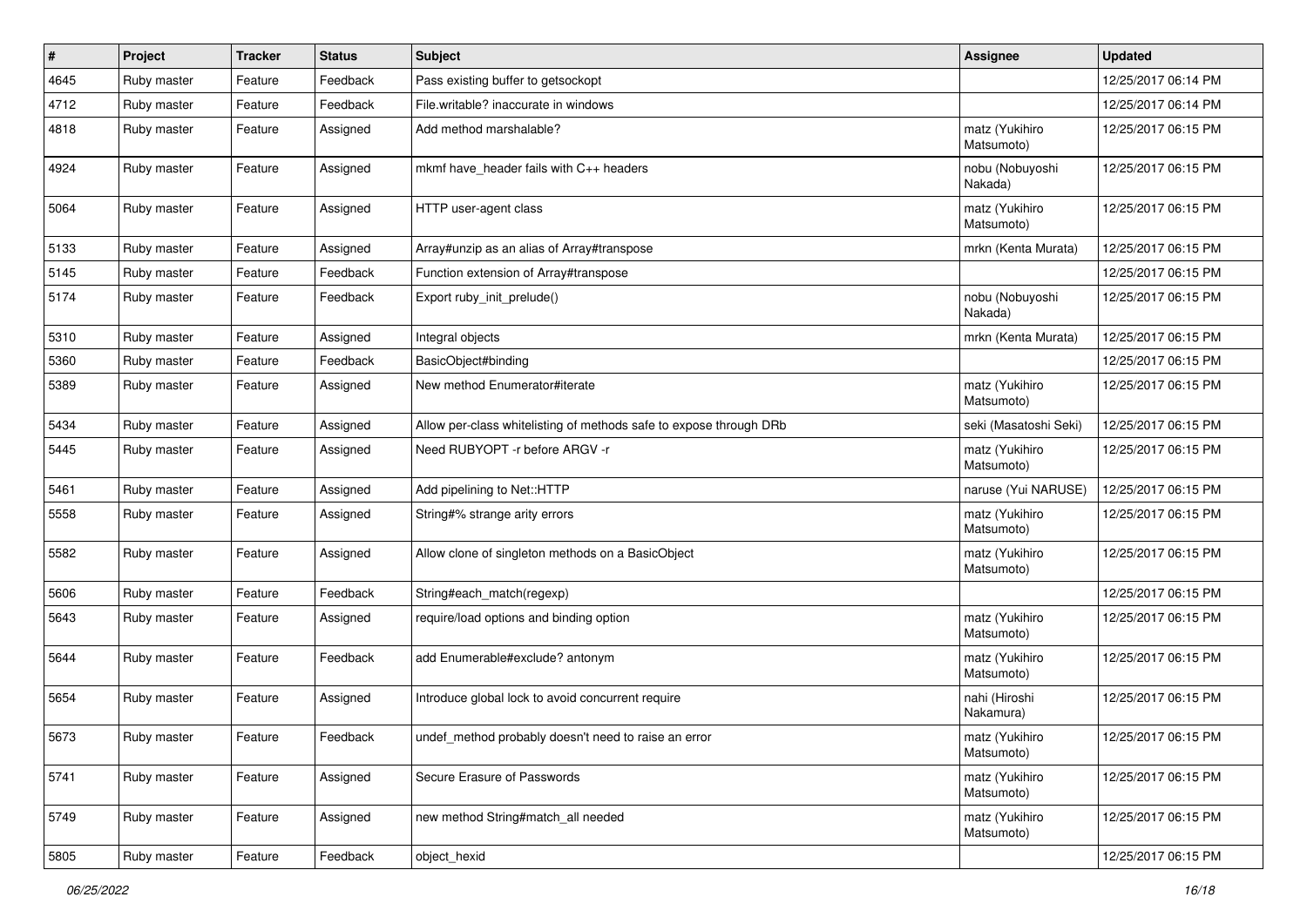| $\sharp$ | Project     | <b>Tracker</b> | <b>Status</b> | <b>Subject</b>                                                              | Assignee                     | <b>Updated</b>      |
|----------|-------------|----------------|---------------|-----------------------------------------------------------------------------|------------------------------|---------------------|
| 5970     | Ruby master | Feature        | Assigned      | Add Enumerable#join with same semantics as Array#join                       | matz (Yukihiro<br>Matsumoto) | 12/25/2017 06:15 PM |
| 6263     | Ruby master | Feature        | Feedback      | Simple access to toplevel object (main)                                     |                              | 12/25/2017 06:15 PM |
| 6277     | Ruby master | Feature        | Assigned      | Hash#convert_key                                                            | matz (Yukihiro<br>Matsumoto) | 12/25/2017 06:15 PM |
| 6293     | Ruby master | Feature        | Assigned      | new queue / blocking queues                                                 | matz (Yukihiro<br>Matsumoto) | 12/25/2017 06:15 PM |
| 6315     | Ruby master | Feature        | Feedback      | handler to trace output of each line of code executed                       |                              | 12/25/2017 06:15 PM |
| 6317     | Ruby master | Feature        | Assigned      |                                                                             | matz (Yukihiro<br>Matsumoto) | 12/25/2017 06:15 PM |
| 6337     | Ruby master | Feature        | Assigned      | FileUtils#sync                                                              | matz (Yukihiro<br>Matsumoto) | 12/25/2017 06:15 PM |
| 6351     | Ruby master | <b>Bug</b>     | Assigned      | transcode table generator does not support multi characters of Unicode      | duerst (Martin Dürst)        | 12/25/2017 06:15 PM |
| 6354     | Ruby master | Feature        | Assigned      | Remove escape (break/return/redo/next support) from class/module scope      | matz (Yukihiro<br>Matsumoto) | 12/25/2017 06:15 PM |
| 6367     | Ruby master | Feature        | Feedback      | #same? for Enumerable                                                       | matz (Yukihiro<br>Matsumoto) | 12/25/2017 06:15 PM |
| 6376     | Ruby master | Feature        | Assigned      | Feature lookup and checking if feature is loaded                            | matz (Yukihiro<br>Matsumoto) | 12/25/2017 06:15 PM |
| 6399     | Ruby master | Feature        | Feedback      | IO.read ignores valid open_args on Windows                                  | usa (Usaku<br>NAKAMURA)      | 12/25/2017 06:15 PM |
| 6413     | Ruby master | Feature        | Assigned      | Make Dir.entries default to Dir.entries(Dir.pwd)                            | matz (Yukihiro<br>Matsumoto) | 12/25/2017 06:15 PM |
| 6442     | Ruby master | Feature        | Feedback      | <b>CRUDify Hash class</b>                                                   | trans (Thomas Sawyer)        | 12/25/2017 06:15 PM |
| 6444     | Ruby master | Feature        | Feedback      | alias for String#index                                                      |                              | 12/25/2017 06:15 PM |
| 6445     | Ruby master | Feature        | Assigned      | request for default length/position on string index                         | matz (Yukihiro<br>Matsumoto) | 12/25/2017 06:15 PM |
| 6478     | Ruby master | Feature        | Feedback      | BasicObject#_class_                                                         | matz (Yukihiro<br>Matsumoto) | 12/25/2017 06:15 PM |
| 6507     | Ruby master | Feature        | Feedback      | <b>File Literal</b>                                                         |                              | 12/25/2017 06:15 PM |
| 6515     | Ruby master | Feature        | Feedback      | array.c: added method that verifies if an Array is part of another          | matz (Yukihiro<br>Matsumoto) | 12/25/2017 06:15 PM |
| 6611     | Ruby master | Feature        | Assigned      | Comments requested on implementation of set_parse_func                      | matz (Yukihiro<br>Matsumoto) | 12/25/2017 06:15 PM |
| 6613     | Ruby master | Feature        | Assigned      | VT_RECORD, IRecordInfo Support in WIN32OLE                                  | suke (Masaki Suketa)         | 12/25/2017 06:15 PM |
| 6641     | Ruby master | Feature        | Open          | Hash.auto constructor                                                       | matz (Yukihiro<br>Matsumoto) | 12/25/2017 06:15 PM |
| 6648     | Ruby master | Feature        | Assigned      | Provide a standard API for retrieving all command-line flags passed to Ruby | matz (Yukihiro<br>Matsumoto) | 12/25/2017 06:15 PM |